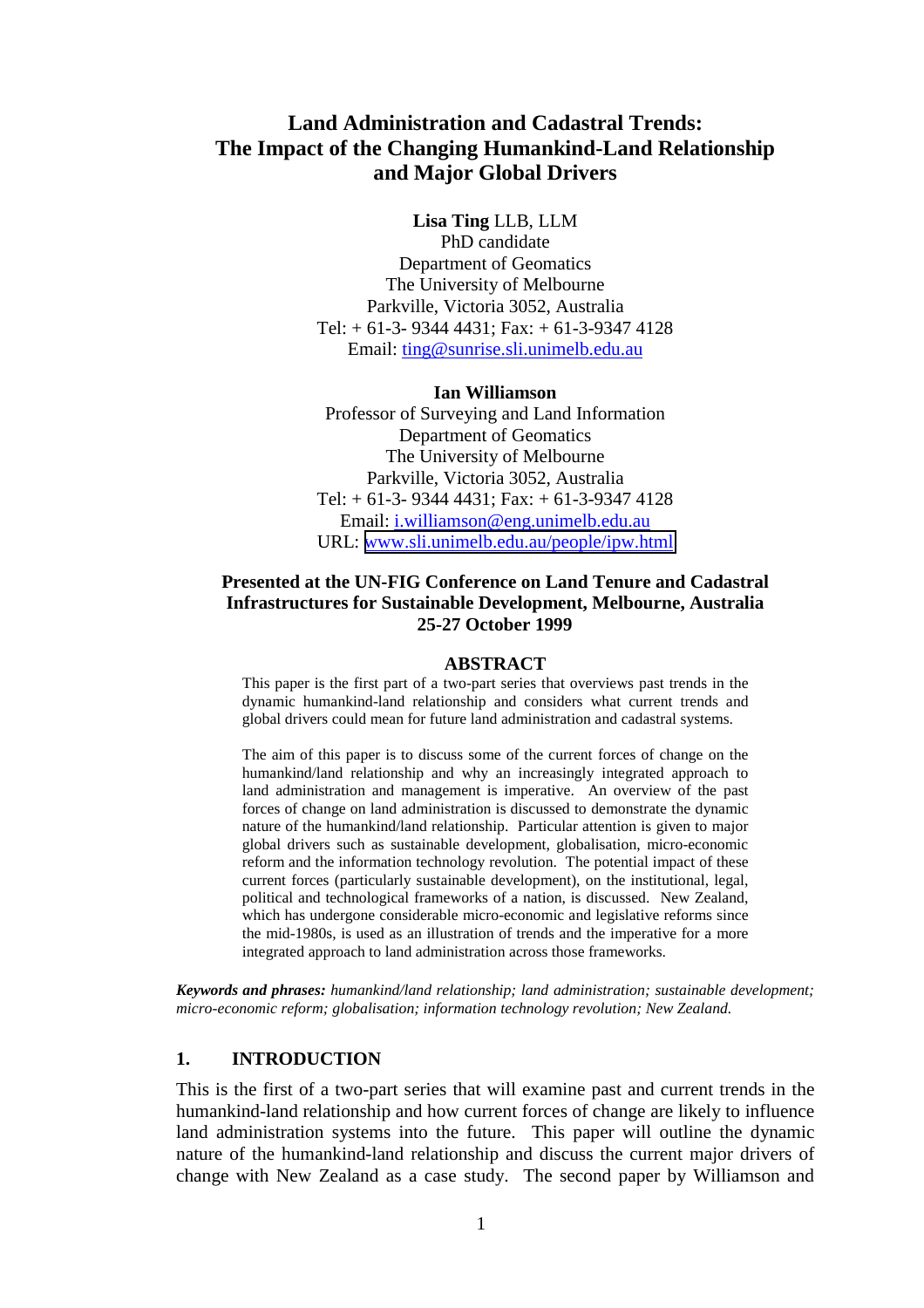Ting (1999) will proffer a vision for land administration into the future and look at the issues in re-engineering current land administration and cadastral systems to better meet the needs of the next millennium.

One of the most important influences on the development of land administration systems is the changing relationship of humankind to land  $(Figure \t1).$ relationship which has always been dynamic. In the feudal era, when land equaled wealth, the



legal and institutional systems were geared to tying landowners and their future generations as closely and perpetually as possible to their land. Land sales were possible, but uncommon. The ultimate owner of the land and the people ("the subjects"), was the sovereign. It is just over 200 years ago that land markets, as we now know them, developed. The Industrial Revolution and growth of modern cities drove land market development. The rise of capital resulted in the need to reduce land to a tradeable commodity. This in turn saw the development of land administration systems such as the Torrens System to facilitate land markets. In simple terms the cadastre evolved in response to these demands from society (Ting and Williamson 1999).

Although individual Western countries have experienced change at different rates, some major phases of the relationship between humankind and land can be identified. These phases may be broadly attributed to the major phases in Western society's evolution: the agricultural, feudal, industrial and information revolutions. These phases are discussed in the following section.

The paper then focuses on some key international drivers for change in land administration systems, namely sustainable development, globalisation, microeconomic reform and information and technology influences.

Finally New Zealand is used as a case study to evaluate the impact of these global drivers on its land administration system.

# **2. THE CHANGING HUMANKIND TO LAND RELATIONSHIP**

The dynamic nature of the humankind-land relationship is well-illustrated by the evolution of Western land administration systems. The Western experience may be broadly categorised into four major phases (Figure 2). A key point to note is that these changes were cumulative in nature.

# **2.1 Land as Wealth and Cadastre as Basic Record and Fiscal Tool**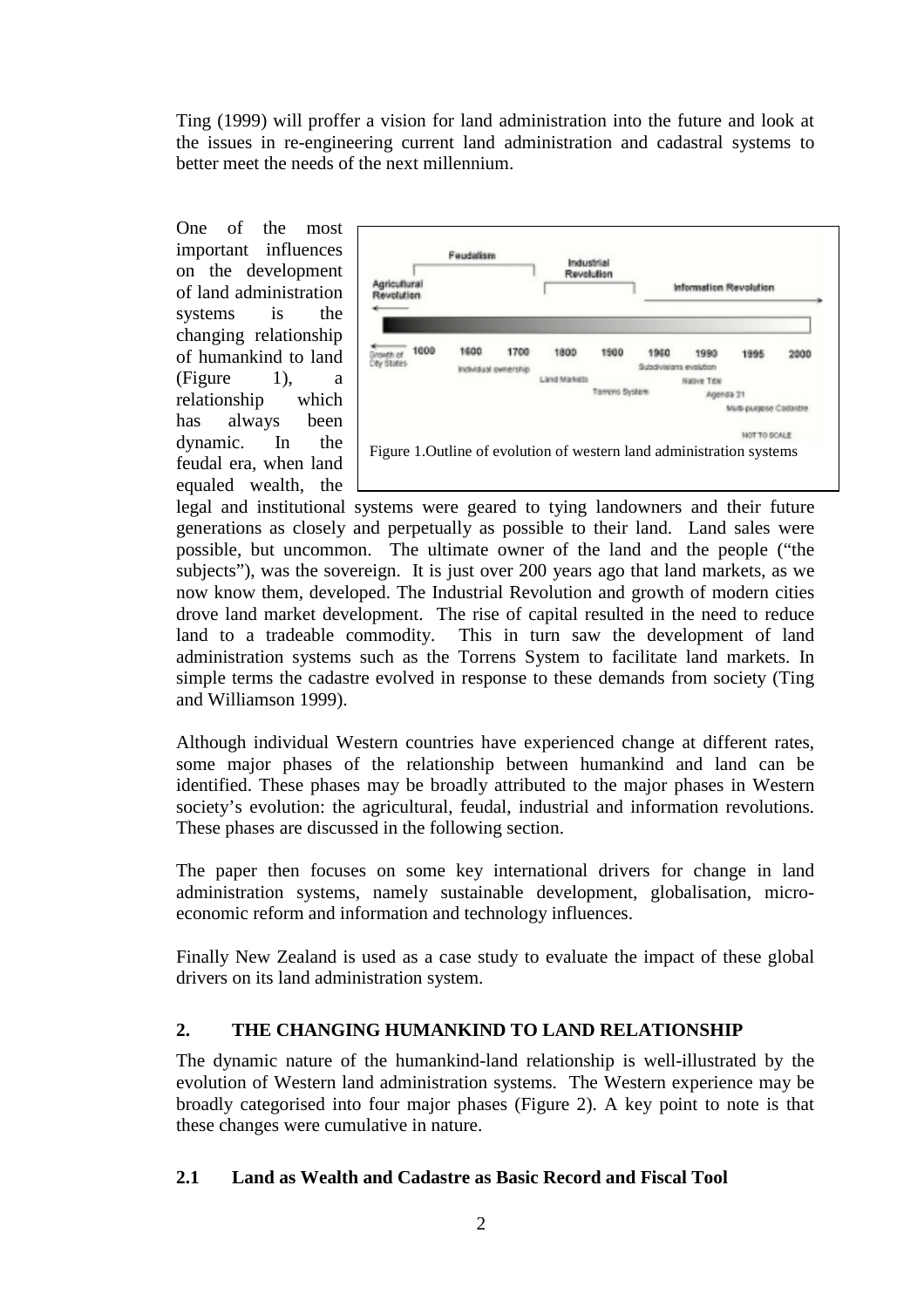In the early stages of human settlement, land was undisputedly the primary source of wealth and power. In that context, cadastre's primary function was as a record of ownership and as a fiscal tool. The earliest records of land ownership date back to the Royal Registry of Ancient Egypt that was created in about 3000BC (Larsson 1996).

Power in the feudal system vested in the institutional and legal structures that were put in place by the combined interests of the sovereign and landholders (Davies and Fouracre 1995). The king owned all land directly or indirectly and he granted use of these lands to his subjects (and their heirs) in return for the rendering of military or other services. (Ting*, et al.* 1999). The Normans extended the feudal system after the Conquest of England in 1066. The Domesday Book was created to develop a land register (there were no maps) for fiscal purposes (feudal dues) and as a record of the territory of the kingdom. The remnants are evident in modern-day England where "tenancy" on land continues to be classified freehold or leasehold. The philosophy behind the establishment of fiscal cadastres throughout continental Europe in the early eighteenth century was the Physiocrat movement which held that land was the basis of all wealth and therefore land tax would be the basis for raising funds to maintain society (Henssen 1975).

The foundations of modern European cadastre were laid in 1807 when Napoleon Bonaparte ordered the creation of maps and cadastral records across France, arranged by parcel numbers, area, land use and land values per owner.

Accurate cadastral records were important to prove ownership of land, which in turn earned substantial privileges such as citizenship. Aristotle and Plato in the thirteenth and fourteenth centuries (Manville 1990:94-96) maintained that "It is the ownership of property which confers full citizenship since it is property which meant that the citizen did not require manual labour to survive; the propertied citizen could thus devote himself to public service without the distraction of labour" (Turner 1986:14). The de-linking of property and citizenship did not fully develop until the twentieth century (Heater 1990:167-170).

These basic record-keeping and fiscal tool rationales continued to be the basis for cadastral records until the Industrial Revolution added other rationales.

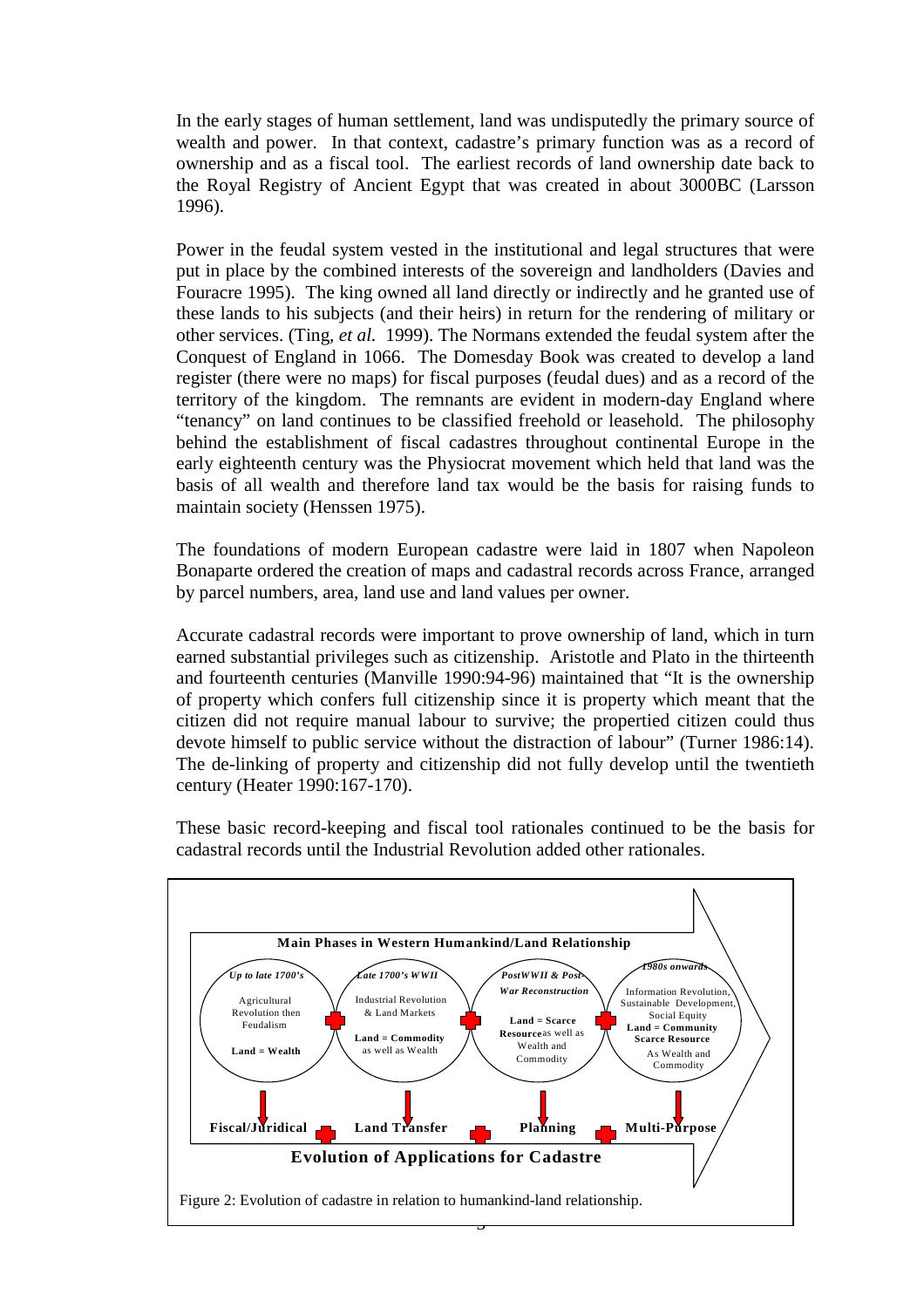# **2.2 Land as a Commodity and Cadastre as a Land Market Tool**

The Industrial Revolution was signaled by agricultural change as well as industrial invention. The rise of capital usurped land's position as the primary source of wealth. This in turn created an additional function of the cadastre as a tool to support the growth of land markets and land transfer processes.

The emphasis moved away from the physical ownership of land to the conversion of land to capital for mobility of assets. The land administration and property law systems, which were designed to preserve attachment to land into perpetuity, became too cumbersome, necessitating the creative re-interpretation of existing instruments such as the Statute of Uses.

Deeds of ownership became the cornerstone of the land market. Cadastral records, including deeds, served as proof of ownership that in turn established the necessary trust to transact the sale of land.

In Australia, the Torrens System of registration of ownership suited  $19<sup>th</sup>$  century paradigms of a young country such as Australia with large tracts of unsurveyed and untitled land. It is an example of legal change in response to society's needs, that propelled further changes in the land markets and land administration, including surveying methods (Ting*, et al.* 1999). The Torrens System was revolutionary for its ability to deliver certainty as well as cheaper and speedier land registration. Together with the government guarantee of accuracy, the Torrens system greatly assisted the development of the land market and fulfilled colonial society's desire to rapidly settle the vastness of Australia.

In short, cadastre then existed to facilitate land transfers (land markets) as well as serving the purposes of recording ownership and land taxation.

# **2.3 Land as Scarce Resource and Cadastre as Planning Tool**

The post WWII reconstruction period and subsequent population boom saw the need for better spatial planning, particularly in urban areas. There was an increased need for land administration laws and systems to address broadacre subdivisions, alienation of Crown lands, land reform and re-distribution and ownership of space in three dimensions (strata title).

The growth of satellite cities with higher-density housing and the increasing pressure on infrastructure by the sheer numbers of the urban populations necessitated better urban planning. Regulation of land use in the community aimed to provide public amenities, minimizing spillover effects on contiguous land and increase efficiency by guiding development and redevelopment of land (Courtney 1983: 153). The cadastre, as the record of land parcels and registry of ownership, became a useful tool (when teamed with large-scale maps) for city planning and the delivery of vital services like electricity, water, sewerage and so forth.

Planning was added to the pre-existing applications of cadastre.

# **2.4 Land as Scarce Community Resource and Cadastre as Land Management Tool**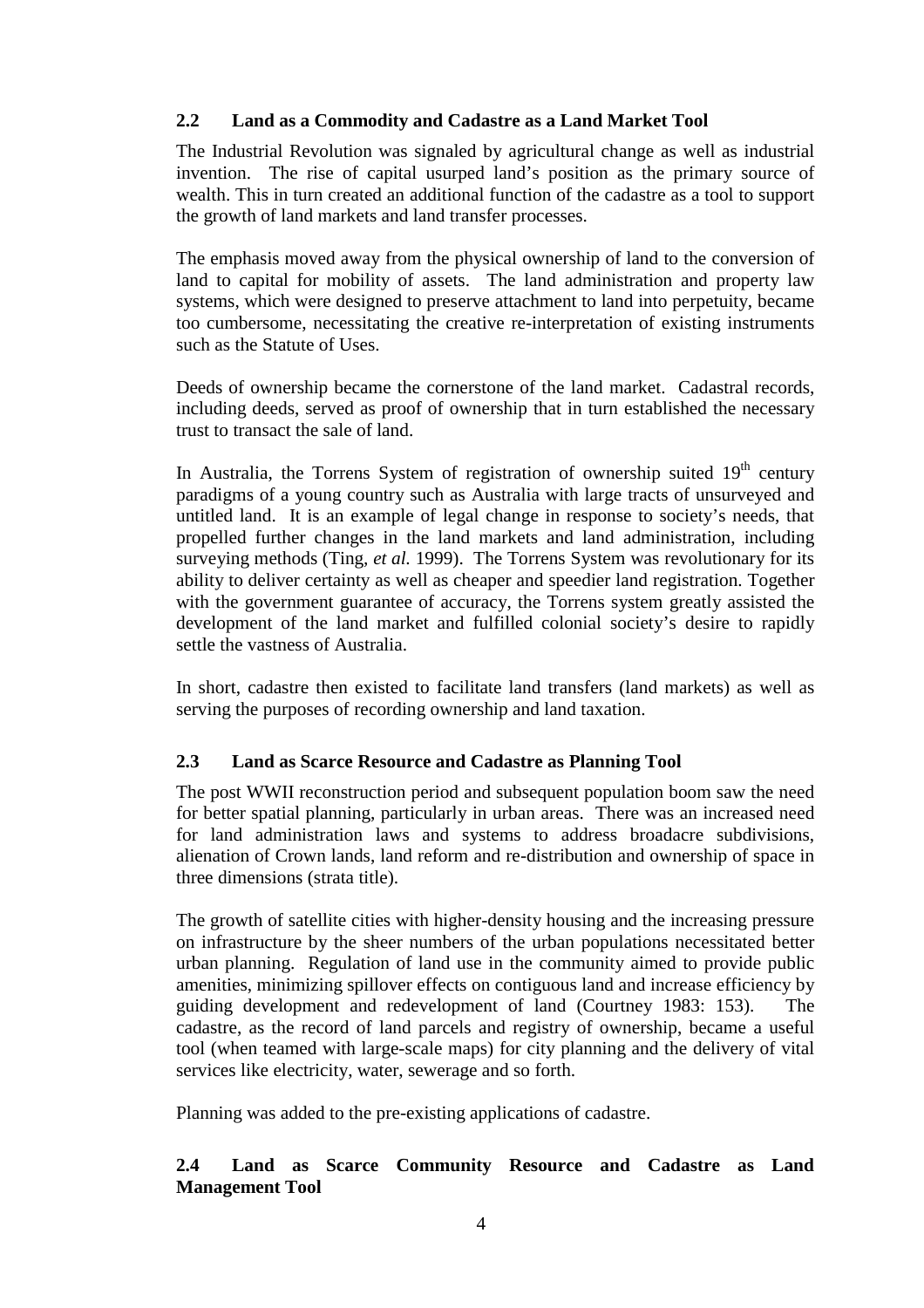The 1970s saw the rise of concerns about the population boom exceeding food production. As today's society faces continuing resource scarcity, the imperative to better manage and plan land use in urban and rural (agricultural) areas, gains urgency. Concerns about the environment, sustainable development, social equity (indigenous and women's rights) are evident from international instruments as Agenda 21 and the Habitat II Global Plan of Action.

The information revolution has great potential to support the complex decisionmaking demands of sustainable development. The more difficult hurdles are the fundamental legal and institutional reforms necessary for data-sharing and also managing the usual access/privacy tensions in the community, private sector and government (Ting and Williamson 1998).

Multi-purpose cadastres must increase the complexity and inter-operability of data sources to fulfill its fiscal, land transfer and land management roles (NRC 1983).

The following section discusses the global drivers that are influencing the transition from the second-last to the last phases in Figure 2. New Zealand is then used as an illustration of the impact of these global drivers on the development of the legal, institutional and political/economic environment that in turn have impacted on the land administration and cadastral systems.

# **3. THE INTERNATIONAL DRIVERS OF CHANGE**

The following is an overview of the main drivers for change at an international level that have been broadly identified as sustainable development, globalisation, microeconomic reform and technological reform. Although these drivers are focused on separately, the discussion of them shows that they impact on each other and so are not mutually exclusive and do not exist in isolation. The impact of humankind on land is the tension that lies at the heart of the struggle for sustainable development. Whilst this paper does focus on sustainable development as both a driver and an objective in the current humankind-land relationship, an understanding of the other global forces is important in order to develop a framework to facilitate consideration of the substantive components of the popular rhetoric for a "holistic" approach. This framework and the resulting substantive components are considered worthy of encapsulating in a new declaration on land administration infrastructures for sustainable development. This is to be developed in Bathurst by a group of experts organised by the United Nations (UN) and International Federation of Surveyors (FIG) in October 1999 and to be presented at an international conference in the following week.

# **3.1 Sustainable development**

Sustainable development will continue to be a driving force in land administration policies developed in the decades ahead. Even though sustainable development has been the catchcry across the globe since the mid-1980s, the implementation of seminal documents such as Agenda 21 from the United Nations (UN) Environment Summit and the Habitat II Global Plan of Action arising out of the UN Cities Summit, has fallen short of expectations.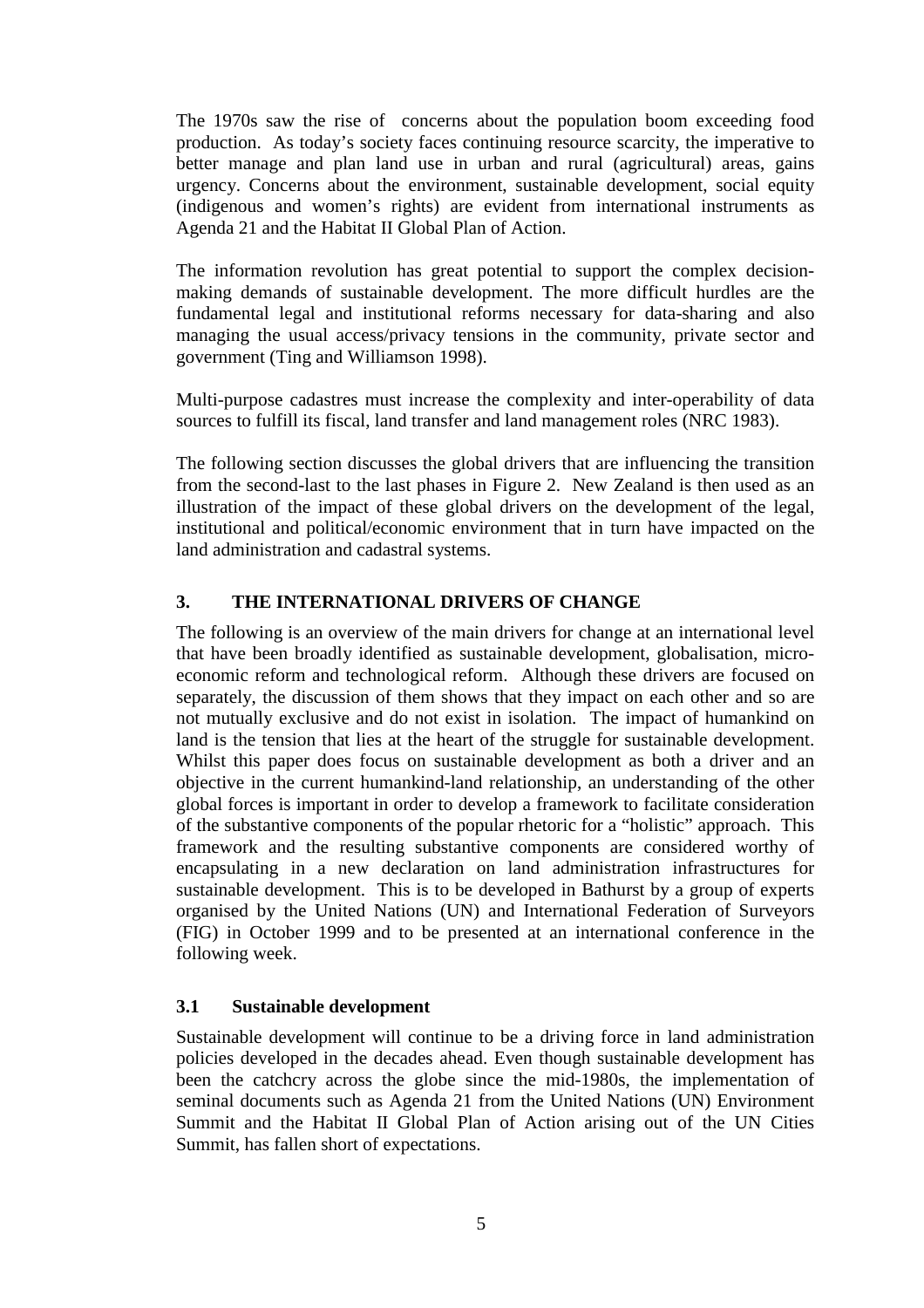Sustainable development means development that effectively incorporates economic, social, political, conservation and resource management factors in decision-making for development. The challenge of balancing these competing tensions in sophisticated decision making requires access to accurate and relevant information in a readily interactive form. In delivering this objective, information technology, spatial data infrastructures, multi-purpose cadastral systems and land information business systems will play a critically important role. Unfortunately modern societies still have some way to go before they will have the combination of legal, institutional, information technology and business system infrastructures required to support land administration for sustainable development.

Globally, trade and environmental issues have increasingly become inter-linked:

"After more than a quarter of a century of activism, the environment is firmly ensconced as both a national and international priority. Economic systems will be judged by how they respond to the wide range of environmental concerns, and they will be compelled to find further improvements and new solutions." (Yergin and Stanislaw 1998)



For the purposes of this work, the definition of sustainable development is derived and extended from the Brundtland report's definition to mean: development that effectively incorporates economic, social and environment factors within a framework of institutional, political, legal and technological systems conducive to decision-making. These economic, social and environmental forces need to balance against each other to create an "intersection" condusive to sustainable development. These are shown schematically in Figure 3.

The tensions between these forces will always exist and it is well accepted that they do influence one another to varying degrees. For example, the

environment force (particularly in some Western countries) has influenced people's lifestyles to make them more "green" which translates into behaviour such as the desire to recycle and to value forests and natural landscapes. These behaviours also have an economic dimension such as purchasing choices that drive manufacturing, packaging and advertising behaviours.

The fiercest tension is between the environment and economics. "Economics" is often treated as synonymous with "development". There are numerous examples around the world, particularly in developing countries, where the force of economics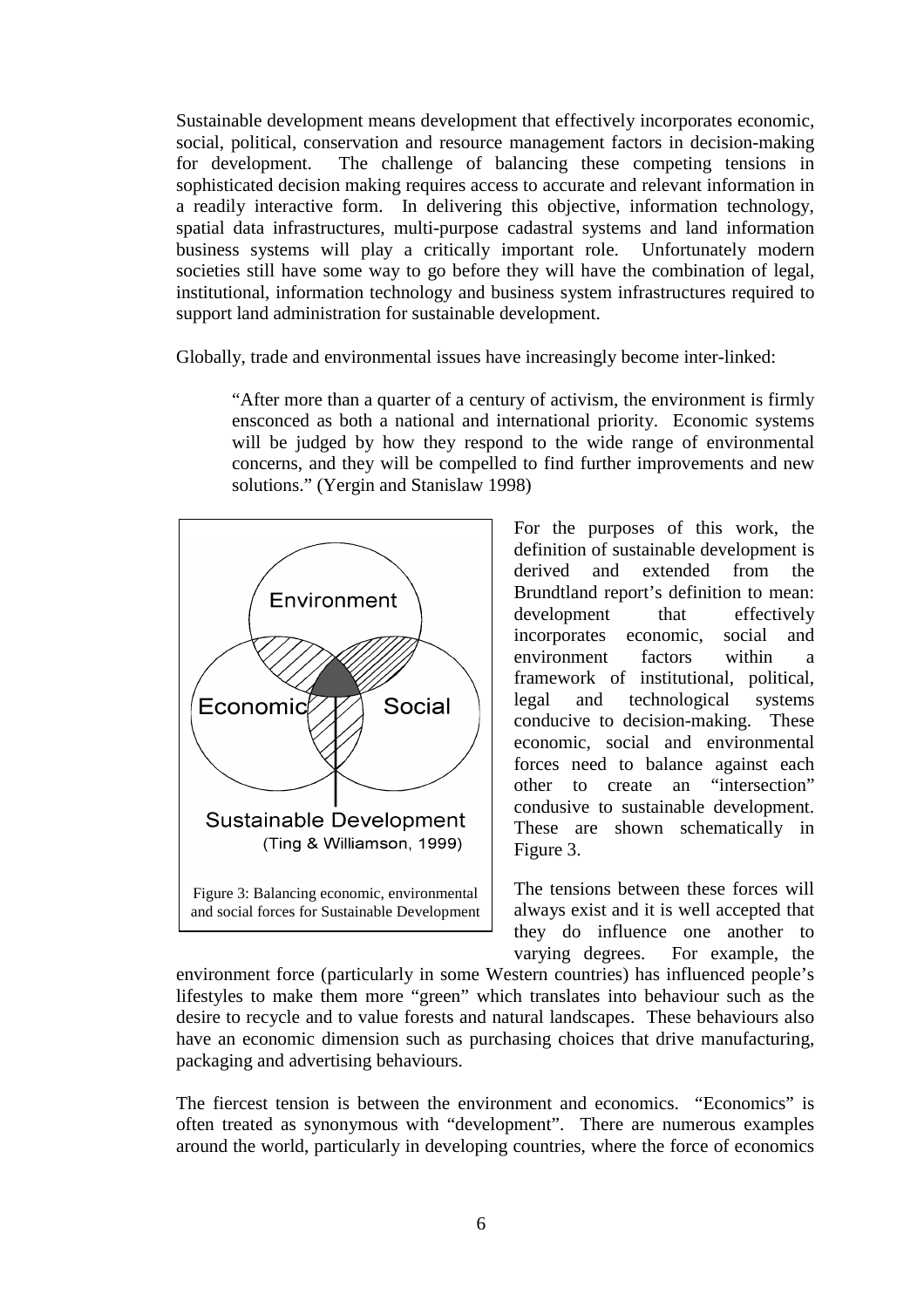dominates over the environment in what has been described as "converging crises" (Miller 1991).

There is a dynamic relationship between these forces and there are various frameworks that have the potential to give expression to as well as obstruct their impact. These frameworks may be described as:

- Institutional
- Legal
- Economic
- Political
- Technological

Since sustainable development is made up of a holistic balance between all these forces and the frameworks that have the potential to facilitate such balance, it is useful to examine the dynamics at work in each of these components. The case study of New Zealand is a useful illustration.

# **3.2 Globalisation**

Globalisation means the process of increasing interconnectedness between societies and jurisdictions from a social, economic and political perspective, such that events in one part of the world have increasing potential to impact on peoples and societies in other parts of the world:

"Globalisation, privatisation and liberalization have become dominant forces shaping societies and economies the world over. With the fall of communism and the decline of socialism in most parts of the world, these processes have accelerated in the 1990s." (Rao 1998)

It can be further confirmed that:

"Globalisation is not occurring in a vacuum. It is part of a broader trend that we may call marketization. Receding government, deregulation, and the shrinking of social obligations are the domestic counterparts of the intertwining of national economies...the broader challenge for the  $21<sup>st</sup>$  century is to engineer a new balance between market and society...the tensions between globalisation and social cohesion are real..." (Rodrik 1997).

The global village is becoming a reality. However, this is a process and it has been argued that:

"Communications, travel, and trade are now less restricted by national borders than at any time in the past. However, closer examination of the flow of capital, trade relationships, and income levels reveals strong regional patterns of development....Beyond the Western Hemisphere, a realistic assessment of other regions provides little, if any, evidence of global development." (Johnson 1991)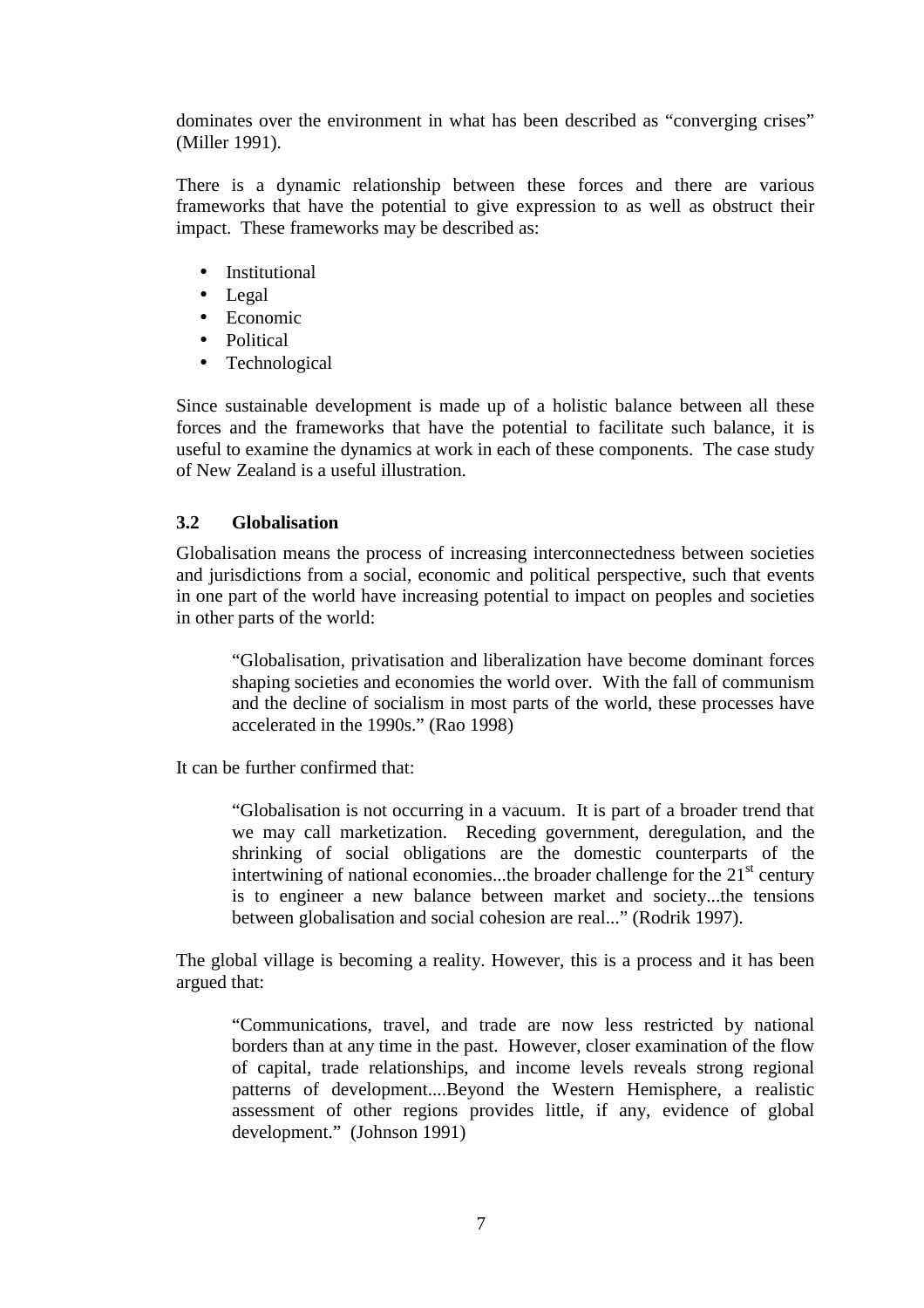It may also be argued that regionalization is only a stage in the continuing process towards globalisation. The big challenge is for individuals, societies and countries to fully participate in this global revolution. The achievement of globalisation is made possible by another global driver: information technology (and communication technologies). The WWW is the most graphic example of this trend, since it is improving interconnectedness between and within individuals in a way never believed or dreamed possible, even a decade ago. It is a pattern of events that has changed the nature of world order. The challenge is to deliver equity as well.

Within this era, there is an emerging global policy, with multinational social and political movements and the beginnings of a sharing of allegiance from local or state across to national, regional and international bodies. Globalisation is a new stage in world policy that will assist in improving the quality of lives of people by thinking, working and cooperating together on common concerns.

There are many factors that encourage people to work together as part of globalisation. These factors include:

- synergy of information, technology and access, which effect each other;
- expanding global interdependence;
- increasing emphasis on sustainability; and
- increasing focus on the individual in areas such as health, personal rights, privacy, quality of life, recreation, etc.

Concerns with the trade globalisation process have also triggered documents such as the UN's *Global Compact* which acknowledges that multilateral engagement and open markets spurred growth and development in the decades since 1945. However, there are concerns about how the spread of market forces outpaces the ability of societies and their political systems to adjust effectively. It recommends action on two fronts:

- renewing a commitment to openness and inclusion; and
- finding new ways to embed global market forces in universally shared social values, thereby allowing all countries and cultures a sense of ownership in the global economy. (UN 1999)

Globalisation and the internationalization of issues have seen the establishment of a new world order through legal methods such as treaties and covenants, as well as institutional methods e.g. regional defence and trade organizations. A simple survey can be conducted via the UN home page that has links to the broad categories of: Peace and Security; Economic and Social Development; International Law, Human Rights; Humanitarian Affairs. The Economic and Social Development home page in turn has separate links to: Environment, Human Rights; Human Settlements; Narcotic Drugs; Population; Prevention of Crime; Social Development; Sustainable Development; Trade and Women. Each of these has further links and information on international agreements, declarations and even institutional structures for implementation.

Specific international instruments developed within and beyond the UN have gained broad acknowledgment if not wide-ranging influence in national agendas for change. Excellent examples would be Agenda 21 and the General Agreement on Tariffs and Trade (GATT).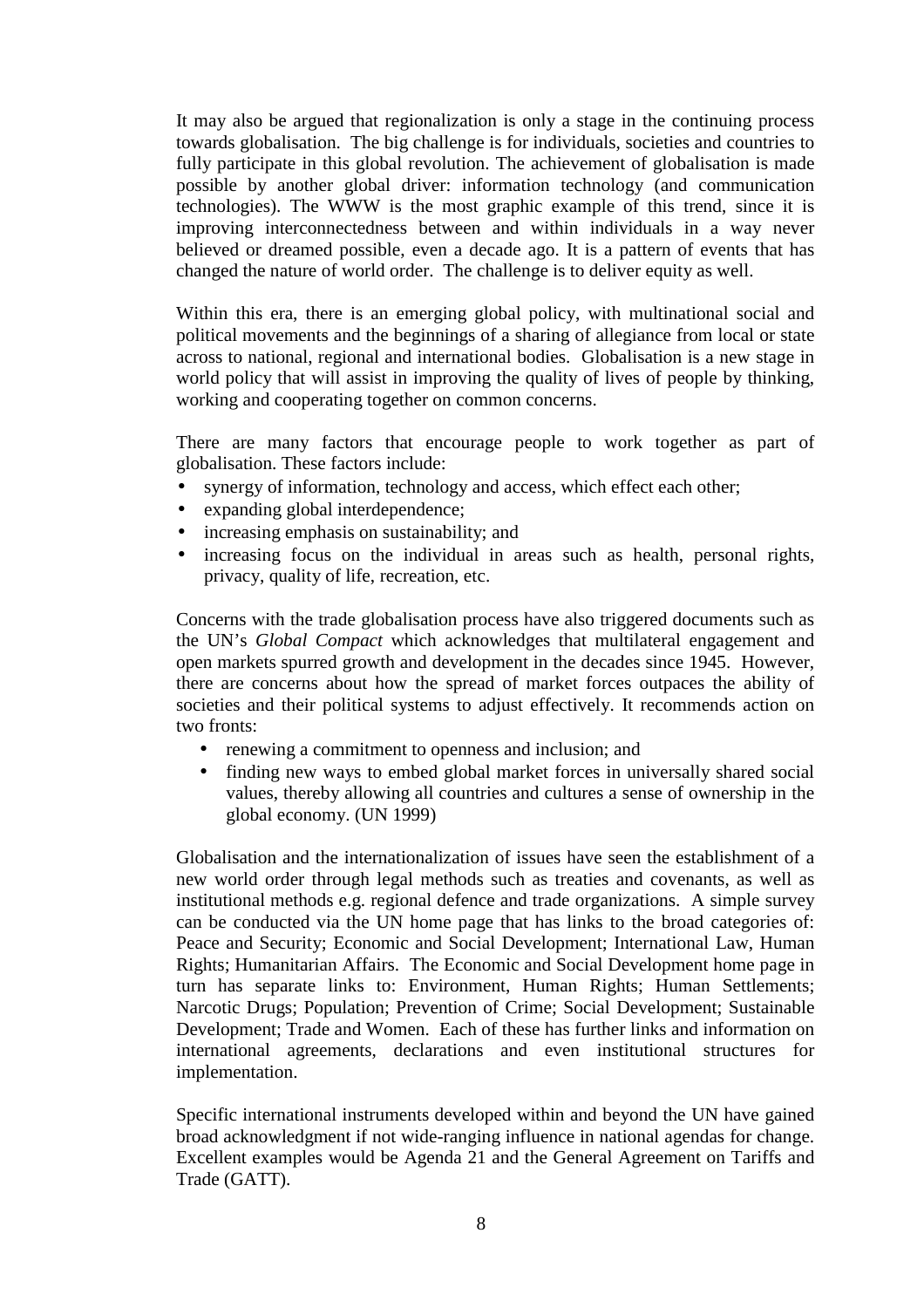By understanding globalisation and its social, economic and political impact on our society, we are in a much better position to develop appropriate land administration strategies that deal with global trends such as environmentalism and privatisation, without losing local involvement and social cohesion. With this in mind, many countries throughout the world believe that they can benefit from better management of land by taking a perspective that starts at a local level and proceeds through state, national and regional levels to a global level. In some cases this is being facilitated by the development of the Spatial Data Infrastructure concept with a hierarchical relationship between these different levels.

#### **3.3 Micro-economic reform**

As discussed above, globalisation has had significant impact on national political, economic and social spheres. Micro-economic reform motivated by the market and privatisation ideology has become one hallmark of globalisation. As Yergin and Stanislaw conclude in their study of the impact of privatisation across the world:

"The move to the market is beyond doubt a global phenomenon. It draws on a stock of ideas and recent experience shared around the world. The processes of change – particularly privatisation, deregulation, and trade liberalization – are largely common ones, refined over time to a professional craft by their political champions and expert practitioners." (Yergin and Stanislaw 1998)

Micro economic reform based on privatisation/market ideologies has driven legal, institutional, political, economic and social change in many countries. This has undoubtedly had an effect on land administration systems.

In Australia, for example, these reforms have impacted on all levels of government and have resulted in the now common activities of downsizing, privatisation, cost recovery, performance contracts, quality assurance, and the list goes on. In the State of Victoria, Australia for example, an important element of the reform had been the restructuring of government departments (based on the funder-provider model) to sharpen their focus on core business or service delivery objectives and improve cost efficiency. This is to ensure that management decisions take account of the full costs of service delivery (Williamson *et al*.1998). Interestingly the funder-provider model is now being increasingly criticised.

Another important component of micro-economic reform in Australia has been the National Competition Policy introduced by the Federal Government in 1993. All State governments agreed to implement this policy in 1995. The Victorian State Government also committed itself to the introduction of competitive neutrality principles to both government-owned businesses and predominantly tax-funded government services. The principles of competitive neutrality aim to ensure that government businesses and services do not enjoy any net competitive advantage through immunity from taxes, regulations, debt charges, and in general, full cost attribution (Williamson *et al*. 1998).

The result of all these initiatives has been a dramatic change in the structure, mandate and operation of the government, private and academic sectors in Australian society.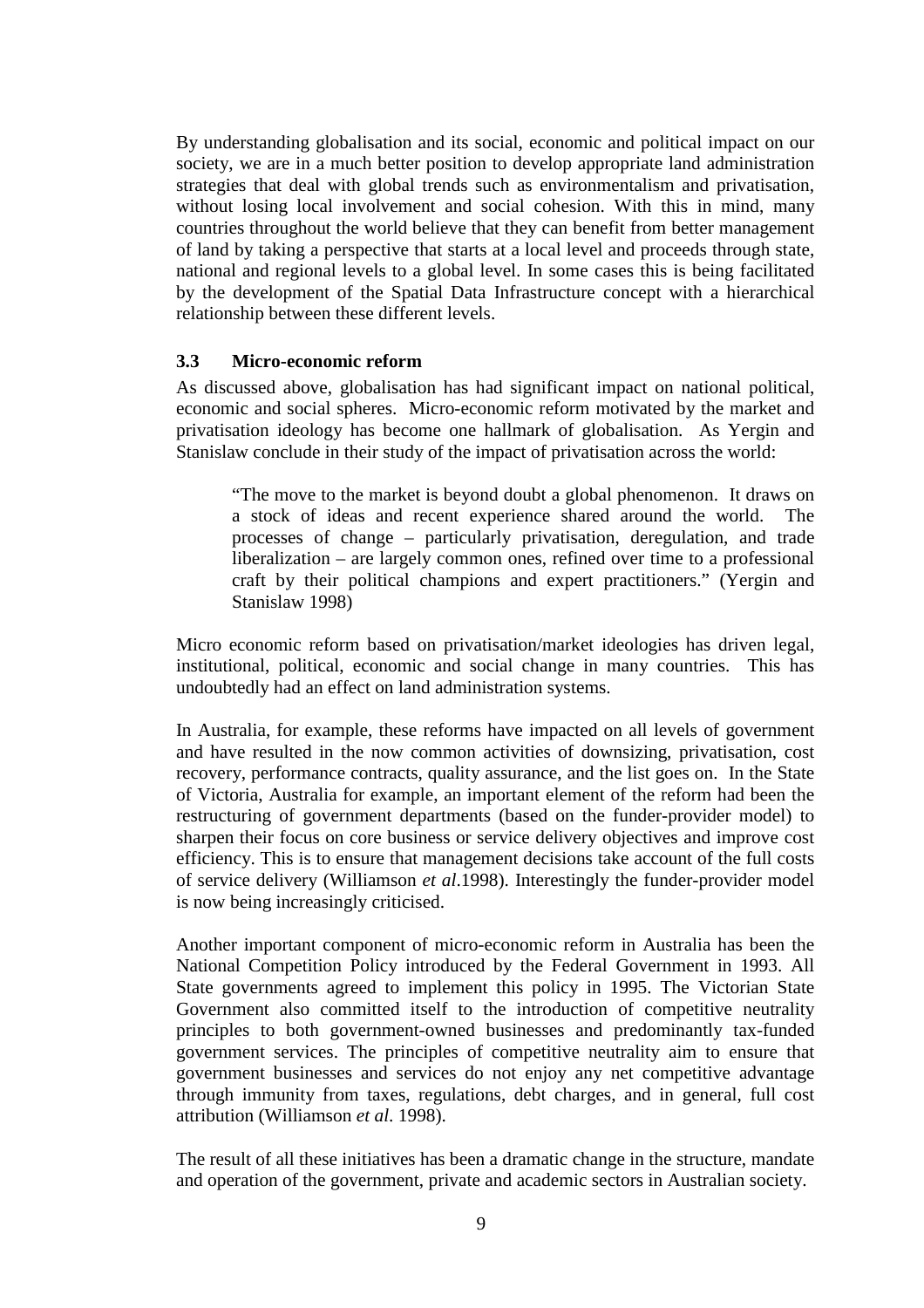These changes have had a very large impact on the land administration environment. For example, the amalgamation of the Surveyor-General's Office, the Titles Office and the Valuer-General into Land Victoria, was accelerated by the growing recognition at all levels of government that land administration and more specifically appropriate spatial business systems and associated spatial data infrastructures, are essential components of any modern economy.

It is also vital to acknowledge the dynamic tensions between the market, government and environmentalism and the challenges that these pose now and into the future. (Gray 1993).

### **3.4 Information Technology**

Agenda 21 states as a goal at 35.12 (l): Support development of new user-friendly technologies and systems that facilitate the integration of multidisciplinary, physical, chemical, biological and social/human processes which, in turn, provide information and knowledge for decision makers and the general public.

While this is international recognition of the importance of new technologies for sustainable development, the reality is that new technologies and particularly those related to information and communication technologies, have certainly dictated major changes in the development of land administration systems over the last couple of decades. For data capture some examples of the new technologies include satellite positioning systems such as the USA's Global Positioning System (GPS), remote sensing technologies and especially the new high-resolution satellite imagery. As Ernst Braun concluded:

"Technology is a many-faceted wayward creature. It is of society, yet much of its activity seems to be concerned but with itself." (Braun 1984)

The data base technologies that affect the storage of very large data sets have had a major impact on the development of land information systems and especially the impact on managing large spatial databases and data warehousing. The GIS technologies for data management, manipulation, analysis and integration arguably have had the greatest impact on the spatial information environment, although in the future the communication technologies such as the WWW are rapidly becoming the focus of attention for the management of land.

It is also important to note that there is no level playing field when it comes to access to technology which in turn means access to modern information sources and analysis techniques. Whilst there is general understanding of the existence of this divide between developing and developed countries, it is important to understand the divide at local and national levels. Information technology is a vital tool in the complex decision-making processes of the future, particularly for sustainable development. By the same token, informed participation at local levels, has also been identified as vital to sustainable development. So, this divide is worthy of attention. In the USA, which is one of the wealthiest countries in the world:

"18% of African-American and Hispanic households and up to 80% of native American households, do not have a telephone...not to mention a personal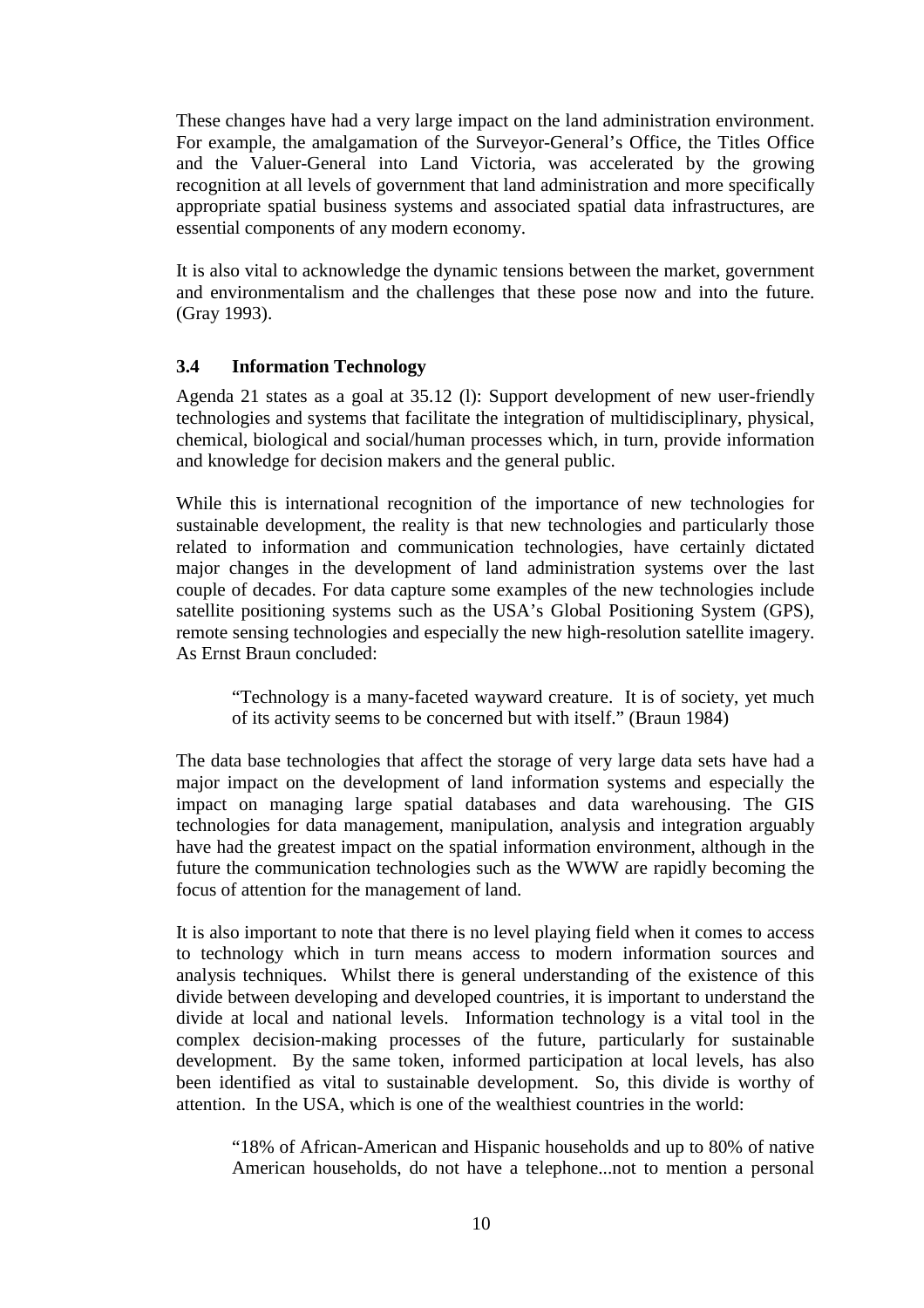computer...Power is power, and information is particularly useful to those who are in power." (Bereano 1995)

The flip side of access issues is the problem of privacy. A submission to a federal parliamentary inquiry revealed that existing privacy laws failed to cover hundreds of government organisations, including those with access to personal information on a compulsory basis. Some councils had already sold ratepayer details to companies, providing an instant database of customers (Luff 1998). Whilst reform of legal mechanisms may be commendable, the speed and reach of information technology, particularly the Internet, and breaches of such laws or guidelines can have much further-reaching (and less traceable) effects than was the case with the print media (Ting and Williamson 1998).

Simply put, in this information revolution era, effective decision-making is the manifestation of information power (Ting and Williamson 1998) and this clearly applies at local, national and global levels.

# **4. A CASE STUDY OF NEW ZEALAND**

The purpose of this case study of New Zealand is to illustrate the dynamic humankind-land relationship and the impact of the global drivers. By taking sustainable development as a focal point, the tension between the forces of environment, economy and society is explored in the context of an overview of the legal, political/economic, institutional, and technological frameworks.

# **4.1 Background**

New Zealand is a cluster of three islands in the South Pacific. It is geologically young and has diverse vegetation and terrain. The country is blessed with amazing natural beauty. New Zealand is sparsely populated with a population of about 3.8 million people. The first human inhabitants (Maori) only arrived in New Zealand in the  $13<sup>th</sup>$  Century. Europeans arrived in the eighteenth century. The top exports are agricultural products, particularly meat and dairy products.

In its status report to the UN Department for Policy Coordination and Sustainable Development in 1997, the New Zealand Government stated that "With the passing of the Resource Management Act (RMA) in 1991 and the adoption of Agenda 21 at Rio in 1992, New Zealand is formally committed to promoting the sustainable management of natural and physical resources as a guiding policy principle. The RMA, supported by a variety of other laws and policies, is the basis on which sustainable development can be achieved." (NZGovernment 1997)

This is one manifestation of the dramatic impact that globalisation has had on New Zealand. Although Agenda 21 post-dates the RMA, New Zealand has made a conscious commitment to implement it.

On the trade front, GATT has had very significant impact. New Zealand was one of the first countries to dismantle its tariffs and subsidies systems, with dramatic effect on farmers and therefore the socio-economic-political fabric of New Zealand. When it comes to issues of land administration and land use in particular, this can have significant implications. For example, thinking at the international level has moved to consider non-tariff barriers such as poor environmental standards, as a cost to be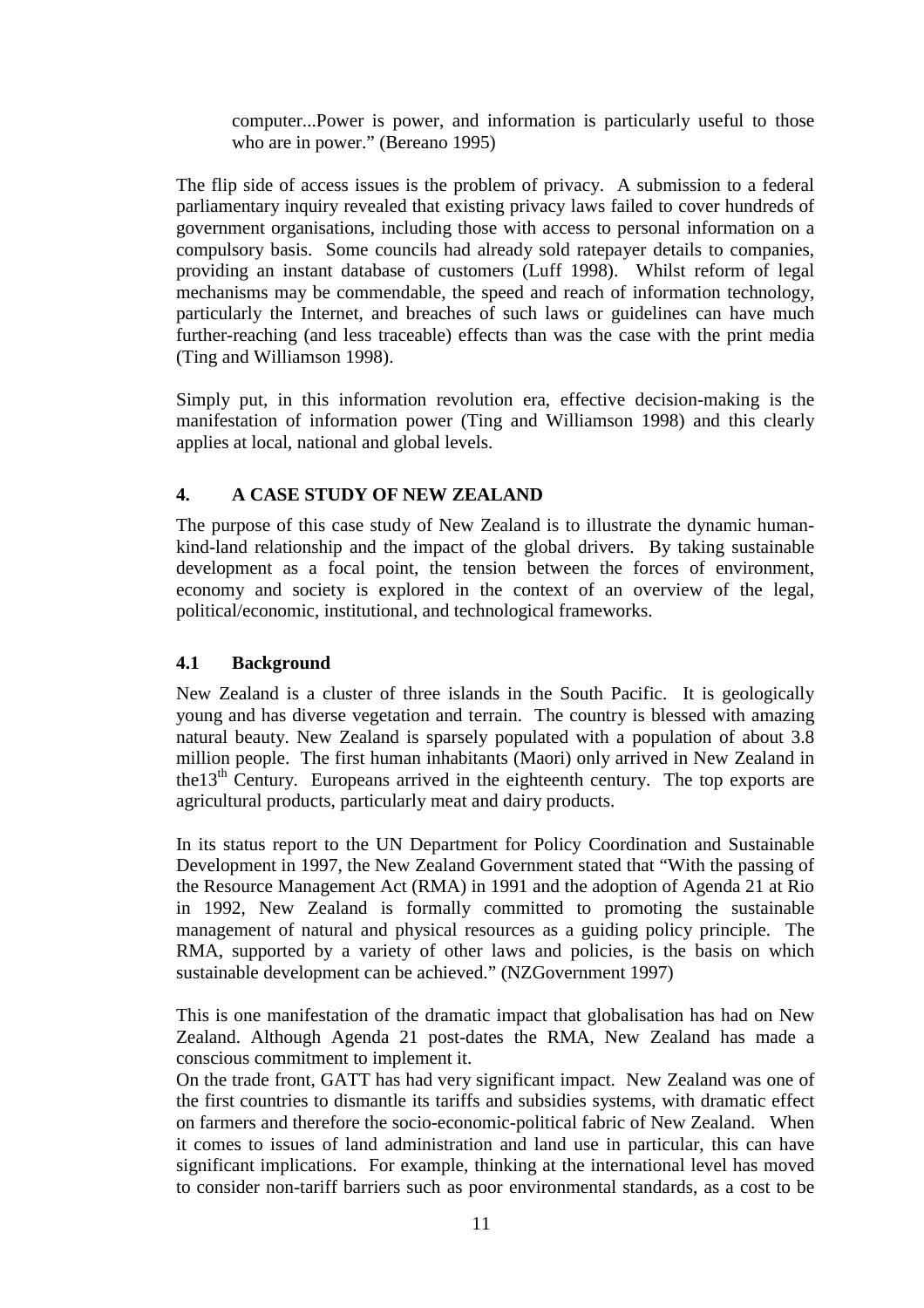factored into the trade balance formula between countries. As a country reliant on agricultural exports, New Zealand is a useful example to study.

# **4.2 Sustainable Management vs Sustainable Development in New Zealand**

The RMA's purpose is "sustainable management" which means managing the use, development and protection of natural and physical resources in a way, or at a rate, which enables people and communities to provide for their social, economic and cultural wellbeing and for their health and safety while –

- a) Sustaining the potential of natural and physical resources (excluding minerals) to meet the foreseeable needs of future generations; and
- b) Safeguarding the life-supporting capacity of air, water, soil and ecosystems; and
- c) Avoiding, remedying, or mitigating any adverse effects of activities on the environment.

Although one of the chief architects of the RMA, Sir Geoffrey Palmer, stated that "the key concept is sustainable development" (Palmer 1999), the government adopted the recommendation of the Review Group on the Resource Management Bill: that it is inappropriate for (the RMA) to include such goals as social inequities and global redistribution of wealth (Environment 1998).

Since this paper is primarily interested in sustainable development, it will explore whether and how the RMA and the other frameworks interact to ultimately deal with sustainable development.

# **4.3 Legal Framework**

The RMA is the jewel in the crown of New Zealand's legislative commitment to sustainability, albeit focused on sustainable management of resources, which deliberately limits the development/economic dimensions. The Environment Court has ultimate jurisdiction to hear cases arising from the RMA but the focus is on local government processes.

The RMA, which pre-dated Agenda 21, sought to give effect to the fundamental principles expressed in international instruments such as the Stockholm Declaration 1972 and the Brundtland Report 1987 i.e. sustainable resource use and integrated resource management. The RMA is an example of how the global sustainable development objective could influence the legal, economic, institutional and social fabric of a nation.

The RMA's role in the legal framework for change is notable from several perspectives:

- From a resource management perspective, it is notable for its integration philosophy exemplified by the integration of air, water and soil policies.
- From a statutory perspective, it consolidated over 50 statutes into one act. The other complementary statutes are the Reserves Act 1977, Biosecurity Act 1993 and the Hazardous Substances and New Organisms Act 1996.
- From an institutional perspective, it capitalized significantly on the local government reforms of 1989, which consolidated over 700 local authorities and bodies into 12 regional councils and 74 territorial authorities and devolved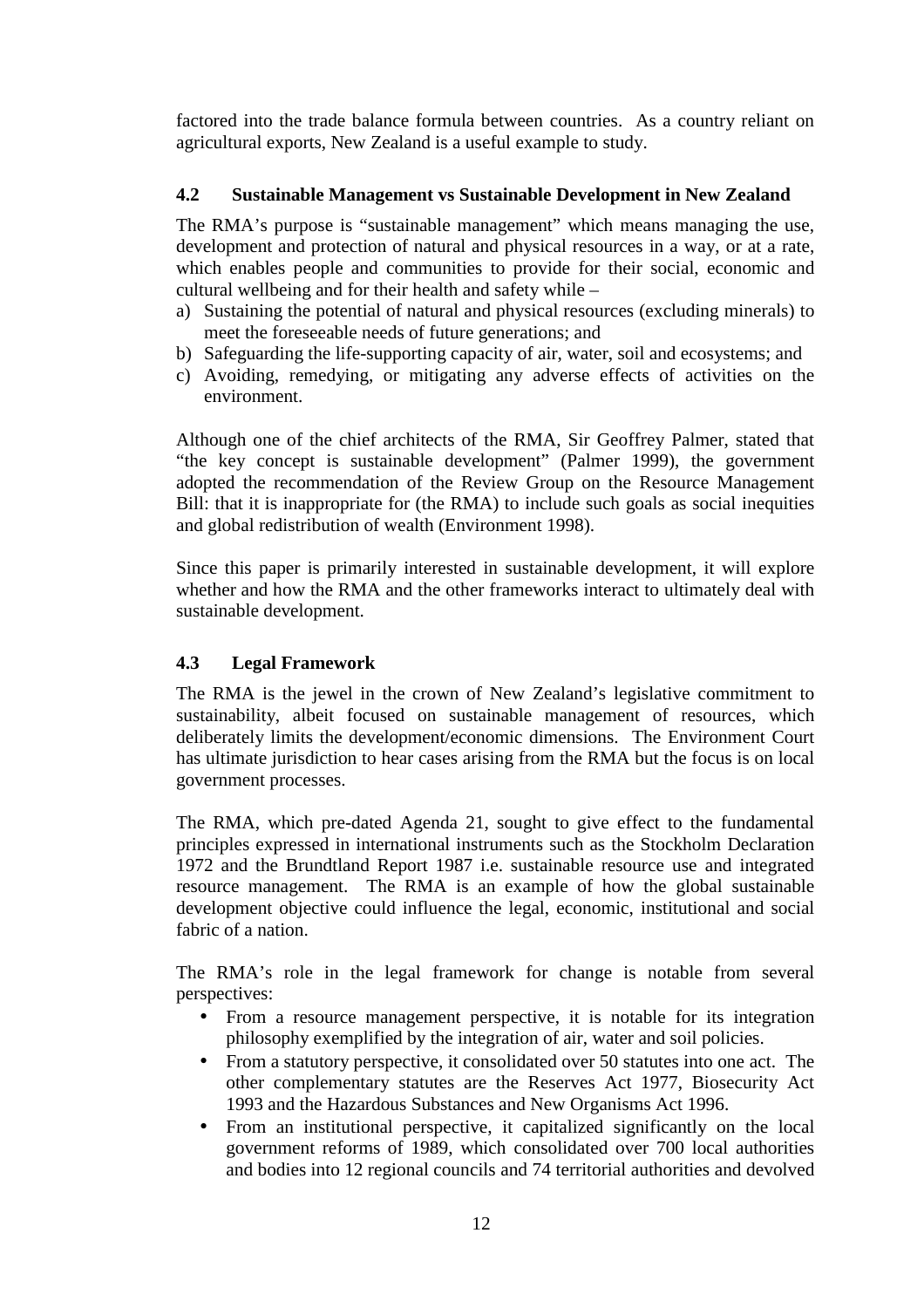power to them. This was part of the radical micro-economic and public sector reforms of the late 1980s as explained in the following section.

- From a socio-political perspective, community consultation (especially Maori) was a strong feature of the RMA and the Local Government Act 1989. Also, the RMA was passed by a parliament that had strong elements of the New Right as well as the environmentalists.
- From a socio-economic perspective, it influenced the procedure for and extent to which resources could be exploited and encouraged the debate about private and public "goods".

### **4.4 Economic (and political) Framework**

As any basic textbook in economics would teach, the political framework is a strong determinant of the economic framework. Whilst many Western countries have seen the environment gain prominence on political agendas, the impact on the economic frameworks has taken more time. A good recent example of the political prominence of the environmentalists (the "greens") in Western countries is the fact that 2 out of the 7 political parties in the European Union have staked their existence on a "green" platform. They are the Greens/European Free Alliance and European United Left-Nordic Green Left (EuropeanParliament 1999).

### *(i) The New Right and Micro-Economic Reform in NZ*

New Zealand faced an economic crisis in the mid-1980s that precipitated the rise of the New Right. Economic growth between 1976 and 1984 totalled only 1.15% per annum and annual inflation was 12%, with government net debt rising from 9% in 1976 to 41% by 1985. The government that preceded the radical reforms of the mid-1980s had used increasingly interventionist methods that failed to arrest the crisis (Scott 1996). Needless to say, the New Right is anti-interventionist and revolutionized government with output appropriation philosophies. In a phenomenon experienced by other Western nations, the New Right gained prominence almost in parallel with the rise of the "greens":

"Today, many Western societies face a new socio-political antagonism between economic growth, often championed by a resurgent form of liberalism in many Anglophonic countries (the "New Right"), and ecological protection, advocated by environmentalists. In the sphere of planning at least, New Zealand claims to have resolved the apparent paradox between environmentalism and economic growth through the formulation of a new resource management statute." (Memon and Gleeson 1995)

### *(ii) Consultation: Cornerstone of Civil Society*

Agenda 21 states at 8.3 that "the overall objective is to improve or restructure the decision-making process so that consideration of socio-economic and environmental issues is fully integrated and a broader range of public participation assured". The challenge though, is to create a level playing field of access to information and resources to analyze and lobby.

In order to encourage full public participation, the RMA took the revolutionary step of doing away with the issue of "standing". The RMA provides that "any person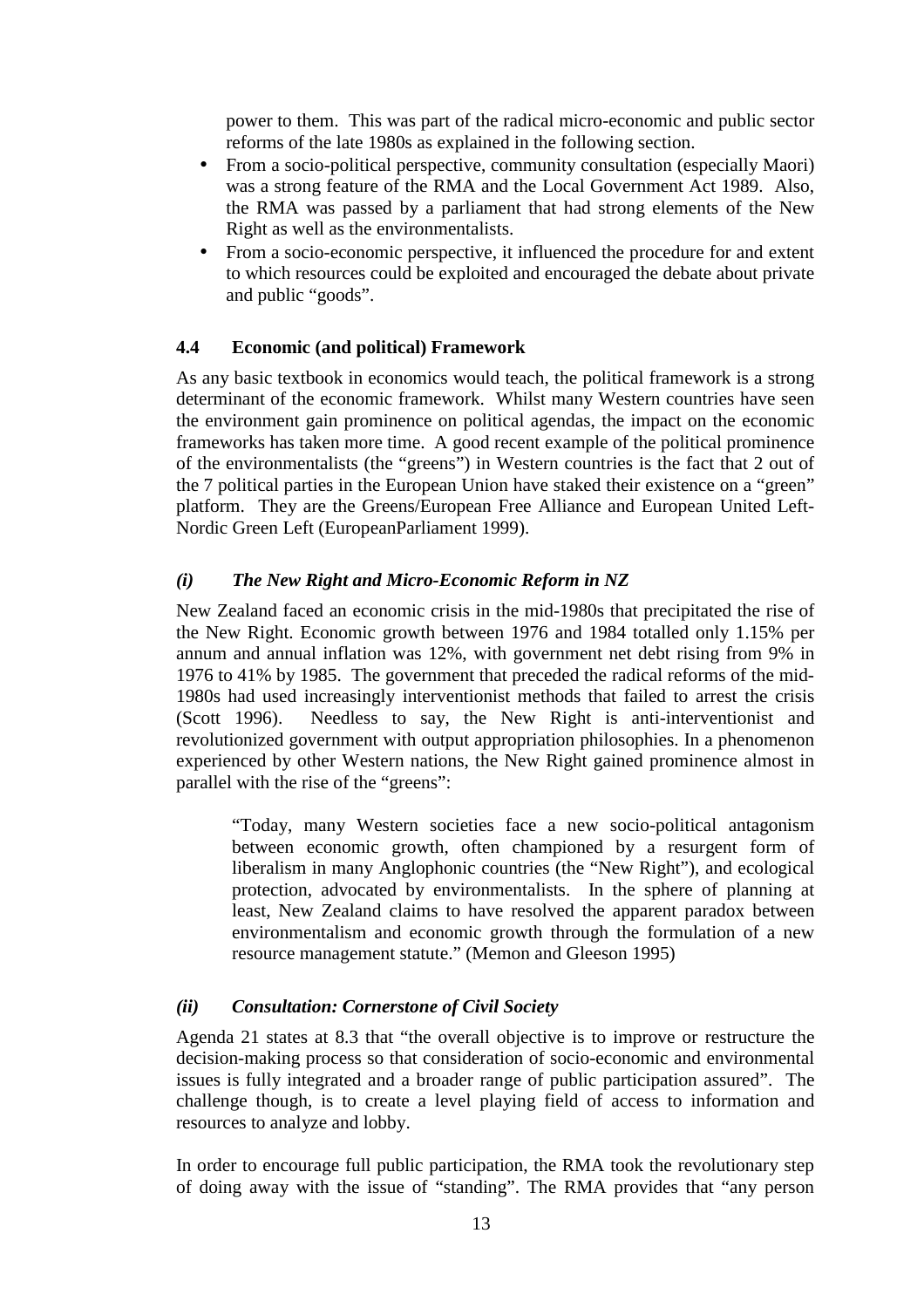having any interest in the proceedings greater than the public generally" may appear and give evidence at the proceedings. Thus, non-New Zealanders could (and did) initiate objections and appeals even at local council level and take part in consultation processes for production of district/regional plans and so on. This highlights an interesting tension even within Agenda 21, of advocating the global nature of the environment, whilst still seeking to strongly encourage local action and ownership of the process.

*Maori:* Maori Customary Land may be described as all land in New Zealand that has not been transferred into freehold titles by the Maori Land Court, or ceded to the Crown (Asher and Naulls 1987) .

The RMA was the first piece of legislation to statutorily require consultation with the Maori. Essentially, Maori decision-making is strongly decentralized. For example, the Ngai Tahu who are recognised as having jurisdiction over two thirds of the South Island, have a central body of statutory force called Te Runanga o Ngai Tahu (TRONT). However, the individual *runanga* or clans, consider that TRONT shall only have what powers they decide to give them on a case-by-case basis.

In interviews with local authorities, there was a growing realization that there must be structures in place to better connect with Maori on their terms and therefore with their culture. The methods employed included:

- appointment of a Maori liaison officer
- payment to Maori groups to cover time spent on research and consultation
- leaving it to consent applicants to contact and negotiate with Maori groups
- any combination of the above

The key challenge is that although there has been much talk about biculturalism there has been no definitive government statement on it (Boston*, et al.* 1998), and when coupled with an ongoing Treaty of Waitangi process, the degree of acceptance of *kaitiakitanga* (Maori guardianship of land and resources) is diverse.

*Farmers:* A key background point to understand is that until recent times, farmers held strong political influence by virtue of the fact that New Zealand's wealth was so agriculturally dependant. Prior to the local government restructuring in 1989, they had strong representation at the local authority level as well as with central government. The lifting of subsidies since the late 1980s was in direct response to the globalisation of trade.

In some districts, farmers felt alienated from local authorities and uninvolved in the district plan processes. The most dramatic reaction was in the Far North District Council where farmers demonstrated in the streets. That District Plan had to be withdrawn. Unlike the Maori, there is no specific statutory requirement for consultation with farmers or other particular interest groups.

*Business:* Apart from agribusiness, the prominent players in the RMA field are the forestry industry. To date, there is insufficient research available to substantiate the claims that the RMA is driving away business. Interviews with some forestry representatives confirmed the existence of frustration but it was in regard to local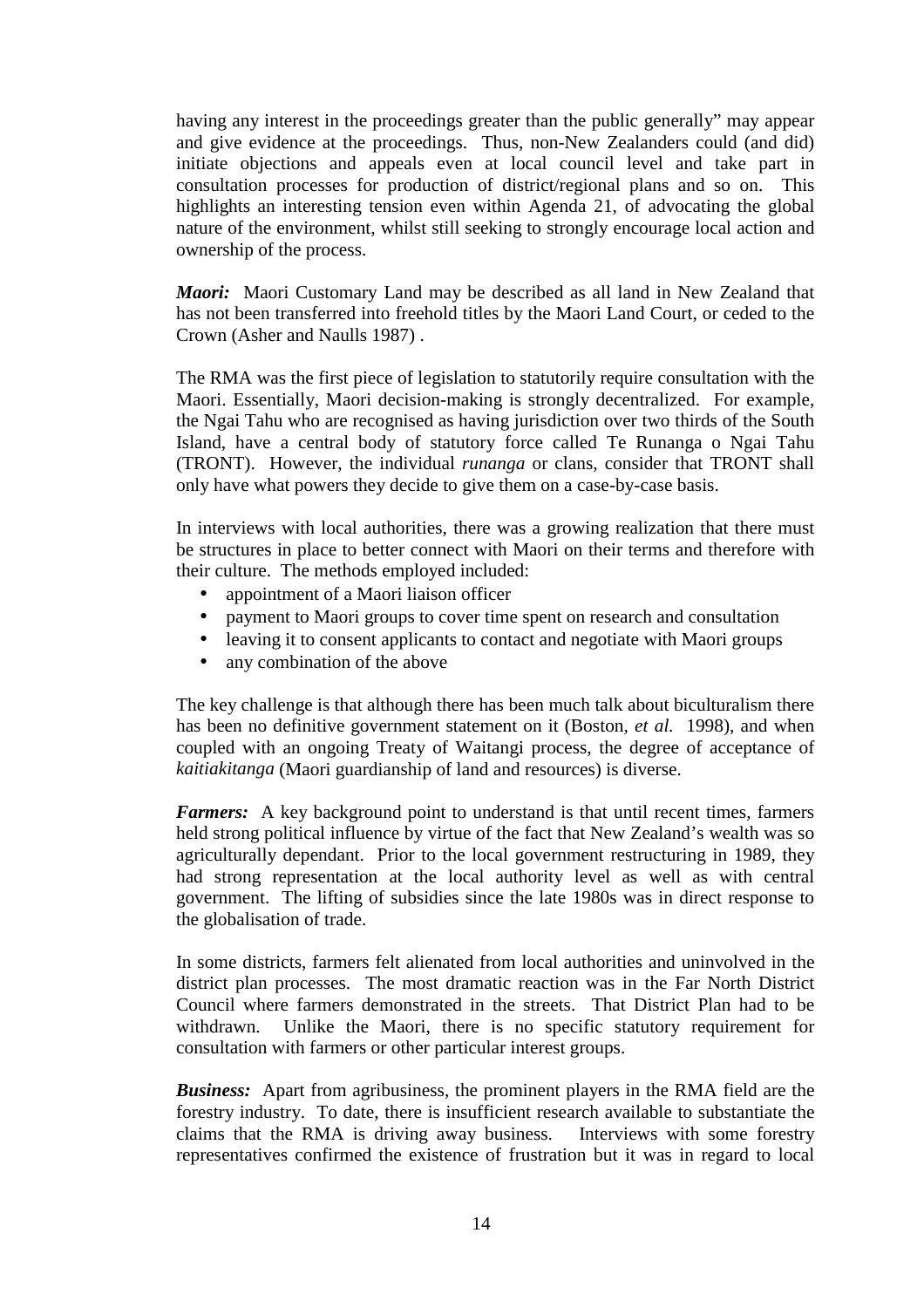council handling of district plan or resource consent processes rather than the RMA itself.

*Environmentalists:* The rise of the "green" vote in the mid-late 1980s in New Zealand resulted in the establishment of the Department for Conservation ("DOC") and later, the RMA. It was interesting that when asked which local authorities had the best consultation processes, the environmentalists and the farmers had diametrically different choices. Even more revealing is that the only government agency that had a formal advocacy role on matters to do with conservation, DOC, for a period was extremely active at district plan development and resource consent processes. The irony in this institutional and fiscal structure was that although central government advocated a "hands-off" approach, it inadvertently gave DOC a better standing to lobby at local government level than other ordinary community groups. The possible exception tended to be the environmentalists, who found parallel priorities in DOC.

In spite of having access to a NZD 6 million fund for advocacy, DOC revealed in interview that it was difficult to keep up with the ongoing processes of district plans and resource consent applications, which are one part of their advocacy responsibilities. This highlights the difficulties being experienced by other less wellresourced government and non-government bodies. Surely a level playing field is integral to effective consultation.

# **4.5 Institutional Framework**

The UN Conference on Environment and Development (UNCED) concluded at Rio de Janeiro that local authorities would play a vital role in the implementation of Agenda 21 because "local authorities construct, operate and maintain economic, social and environmental infrastructure...establish local environmental policies and regulations, and assist in implementing...national environmental policies. As the level of governance closest to the people, they play a vital role in educating, mobilizing and responding to the public to promote sustainable development."

New Zealand's local government underwent considerable change in 1989, when about 700 diverse local authorities and bodies were amalgamated into 12 regional and 74 territorial councils. Territorial councils included 15 city and 59 district councils. These two types of local authorities were designed to be complementary parts of the same tier rather than separate tiers. Each is a body corporate rather than an agent of the Crown. The purposes of local government pursuant to the Local Government Act 1974 include:

- recognition of the existence of different communities in New Zealand
- recognition of the identities and values of those communities
- definition and enforcement of appropriate rights within those communities
- scope to make choices between different kinds of local facilities and services
- delivery of appropriate facilities and services on behalf of central government
- recognition of communities of interest
- efficient and effective exercise of the functions, duties and powers of the components of local government
- effective participation of local persons in local government.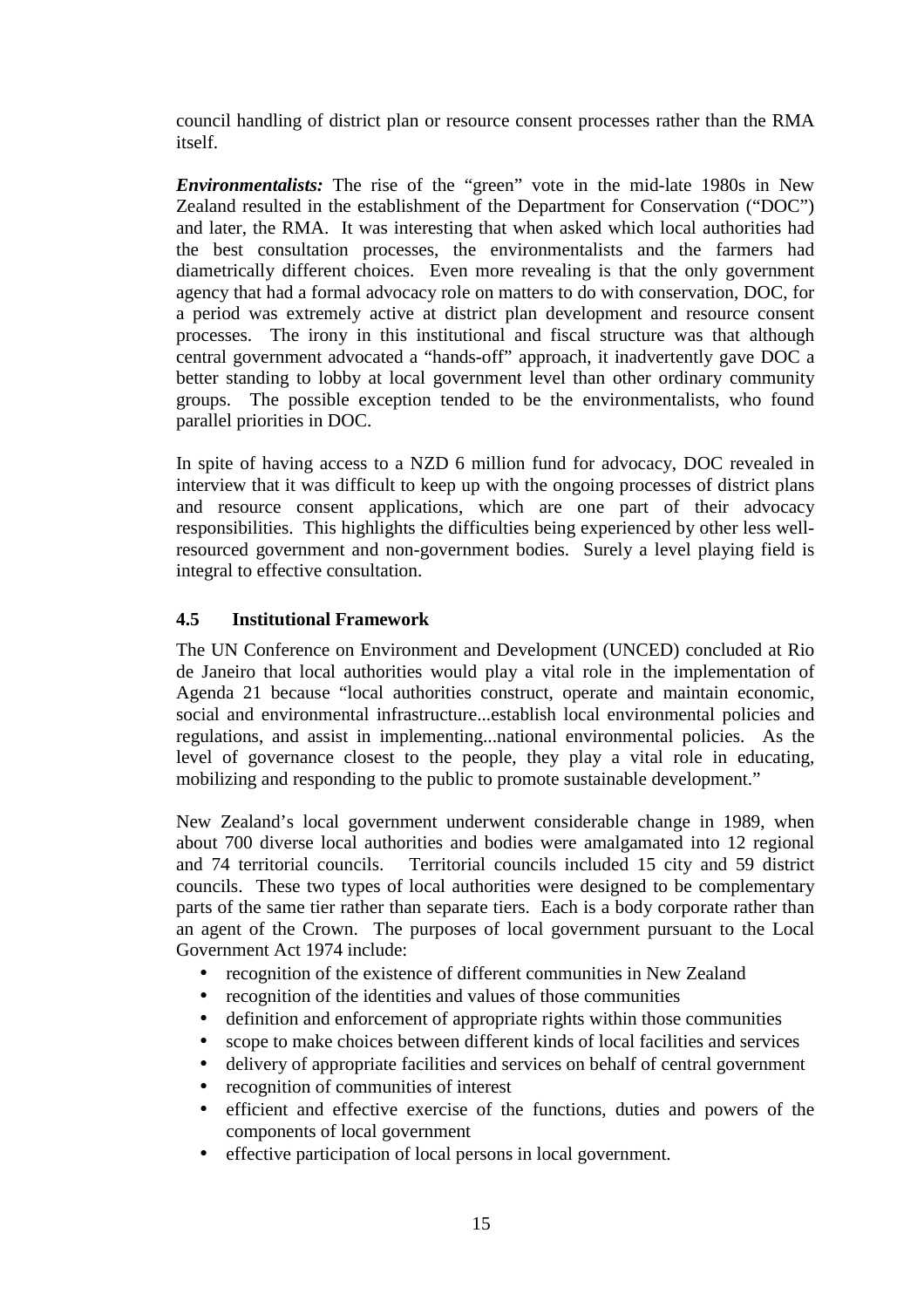In 1994, central government put out a document to specifically "assist those in local government attempting to come to grips with Agenda 21 and its application" (Environment 1994).

The changes to local government in the late 1980s essentially aimed to reduce the number of local authorities and similar bodies and introduce new management and accountability mechanisms (Horner 1990). Apart from the delegation of central government powers and the requirement for separation of regulatory functions from other functions within local authorities and emphasis on greater transparency, there were no radical reforms of the division of existing functions between territorial and regional authorities. For example, although water-catchment areas were one of the considerations in determining the boundaries of regional authorities, the pre-existing artificial division of rivers into riverbeds (under the jurisdiction of regional authorities) and surface water (the jurisdiction of territorial authorities) remained. The RMA required that territorial authorities' plans should not be in conflict with regional authorities' plans, but it was not uncommon for the regional plans to appear after the territorial plans. For example, one wet-lands area was divided between two territorial authorities (Waitakere City Council and Rodney District Council) which had different approaches to managing it.

The Environment Court has jurisdiction to hear cases arising from the RMA. There is currently a back-log of cases which amount to a delay of an average of one year, but the falling number of new cases indicates that teething stages may be ending.

### **4.6 Government Structures**

### *(i) Central/Local Relationship on Policy*

The reduction of central government's role has been the catchcry of the New Right. The rule of thumb was that policy and service functions should be distinguished and wherever appropriate, the service functions were to be delegated or devolved elsewhere to local government or private sector.

All bodies and individuals interviewed believed that there should have been more funds directed to the Ministry for the Environment (MfE) to provide some leadership in the implementation of the RMA. Almost all non-MfE bodies and individuals interviewed felt that the MfE should have developed more national guidelines on new concepts such as "significant natural areas". In a survey by Rodney District Council of the treatment of significant natural areas by other councils, 49 district councils and 10 regional councils replied. It was found that many used nonregulatory instruments while others were still using the regulatory approach (e.g. zoning). The details of the methods used varied considerably (RodneyDistrictCouncil 1999).

A survey was conducted by Ting in July 1999 of randomly selected government bodies (local and central) and non-government organizations (Maori, farmers, environmental groups, business). 45 responses were collected during the interview process or were returned by post. Two sections in the survey dealt with whether and which government and non-government bodies were considered to have a role to play in sustainable development. The following is an extract of the results: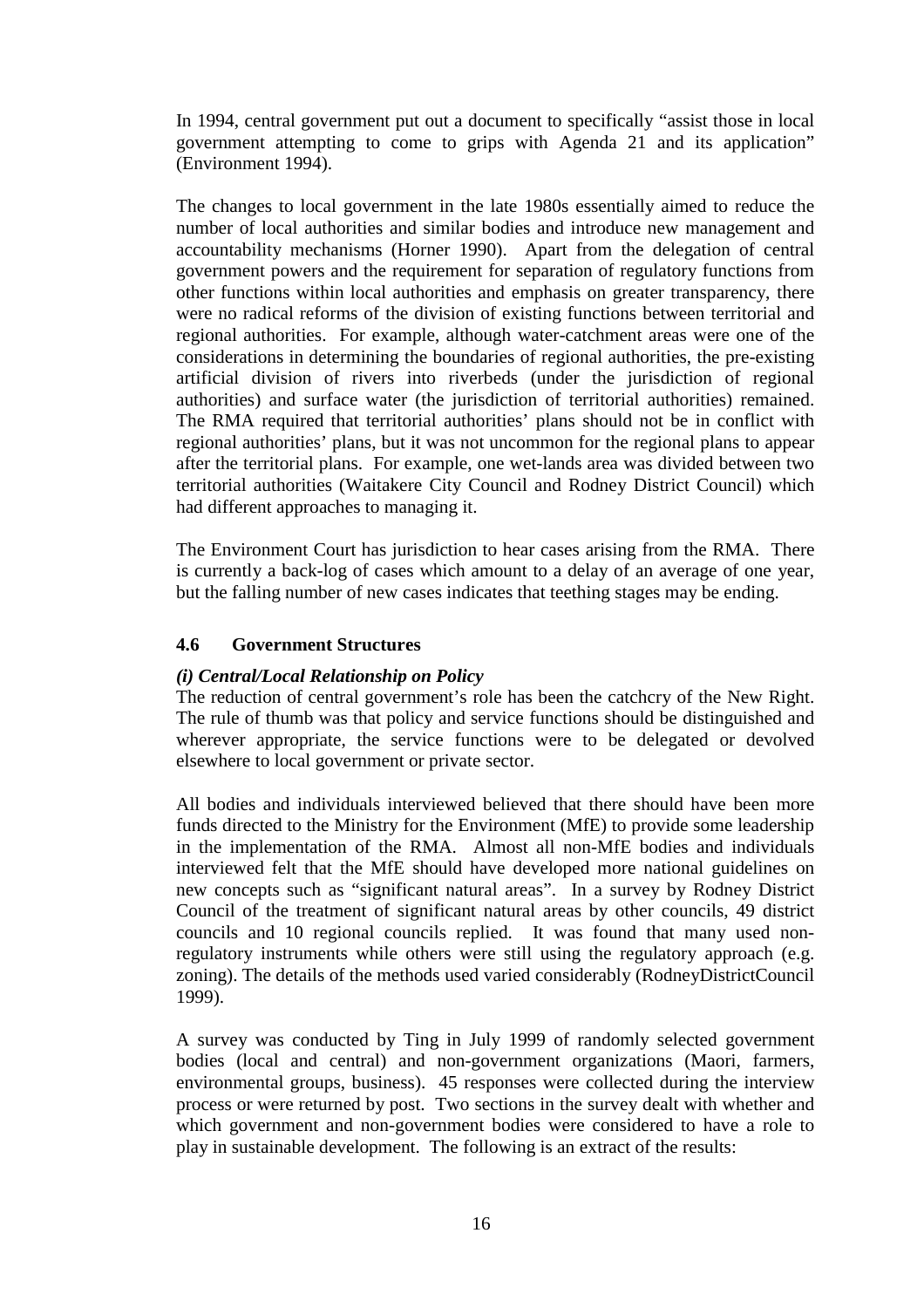| Government body*                                                | Number $(\% )$ | <b>Comments</b>                                                                                                                                                                                               |
|-----------------------------------------------------------------|----------------|---------------------------------------------------------------------------------------------------------------------------------------------------------------------------------------------------------------|
| Local government only                                           | $2(4.5\%)$     |                                                                                                                                                                                                               |
| Ministry for Environment only                                   | $0(0\%)$       |                                                                                                                                                                                                               |
| Ministry for Environment $+$ other<br>central government bodies | 42 (95.5%)     | Of these 42: All included local<br>included<br>government; most<br>Department of Conservation, Ministry<br>for Agriculture & Forestry, Land<br>Information New Zealand and Te Puni<br>Kokiri (Maori Affairs). |
| <b>Non-Government bodies</b>                                    |                |                                                                                                                                                                                                               |
| (Maori, farmers, environmentalists)                             | 45 (100%)      |                                                                                                                                                                                                               |

**Bodies/organizations with a role in sustainable development**

\*one of the surveys had this section incorrectly filled in and was therefore disregarded.

#### *(ii) Central/Local: Fiscal Structures*

Local Government NZ, a representative body for local governments, has acknowledged there is a need for changes to rating powers to allow more flexible rating powers over all land (i.e. including Crown and Maori land), to streamline procedures and to allow charging of actual and reasonable costs (LocalGovernmentNZ 1997).

However, the proposed changes by the Department of Internal Affairs do not address the two issues at the heart of the RMA's fiscal challenge: the central/local government partnership and the public/private property relationship (in particular public goods at private cost). It is for each society to decide where the balance lies. The issues in New Zealand, for example, are in relation to heritage sites and the classification of some private lands as significant natural vegetation or significant natural landscape. Who should pay for the loss of use and the maintenance of these "assets"? At the moment, these expenses are borne by the private owner. The famous eighteenth century English jurist, Sir William Blackstone, described property as:

"...the sole and despotic dominion which one man claims and exercises over the external things of the world, in total exclusion of the right of any other individual in the universe".

It is obvious that legal and institutional structures should keep pace with society's changing definitions of the bundle of rights and restrictions that apply to a parcel of land.

The local government reforms of 1989 did not channel significant funds to local government. An extreme example is along the West Coast of New Zealand - where there are large tracts of Department of Conservation lands, the local councils have no rights to charge rates because central government is exempt. The current proposed reforms to the Ratings Act are aimed at delivering user-pays systems and better accountability. There is no serious consideration at the moment of what reforms to the fiscal structures could be needed to enhance resource management and sustainable development. Yet, as expressed in a publication of the Institute for Sustainable Development, fiscal measures are relevant to behavioural change: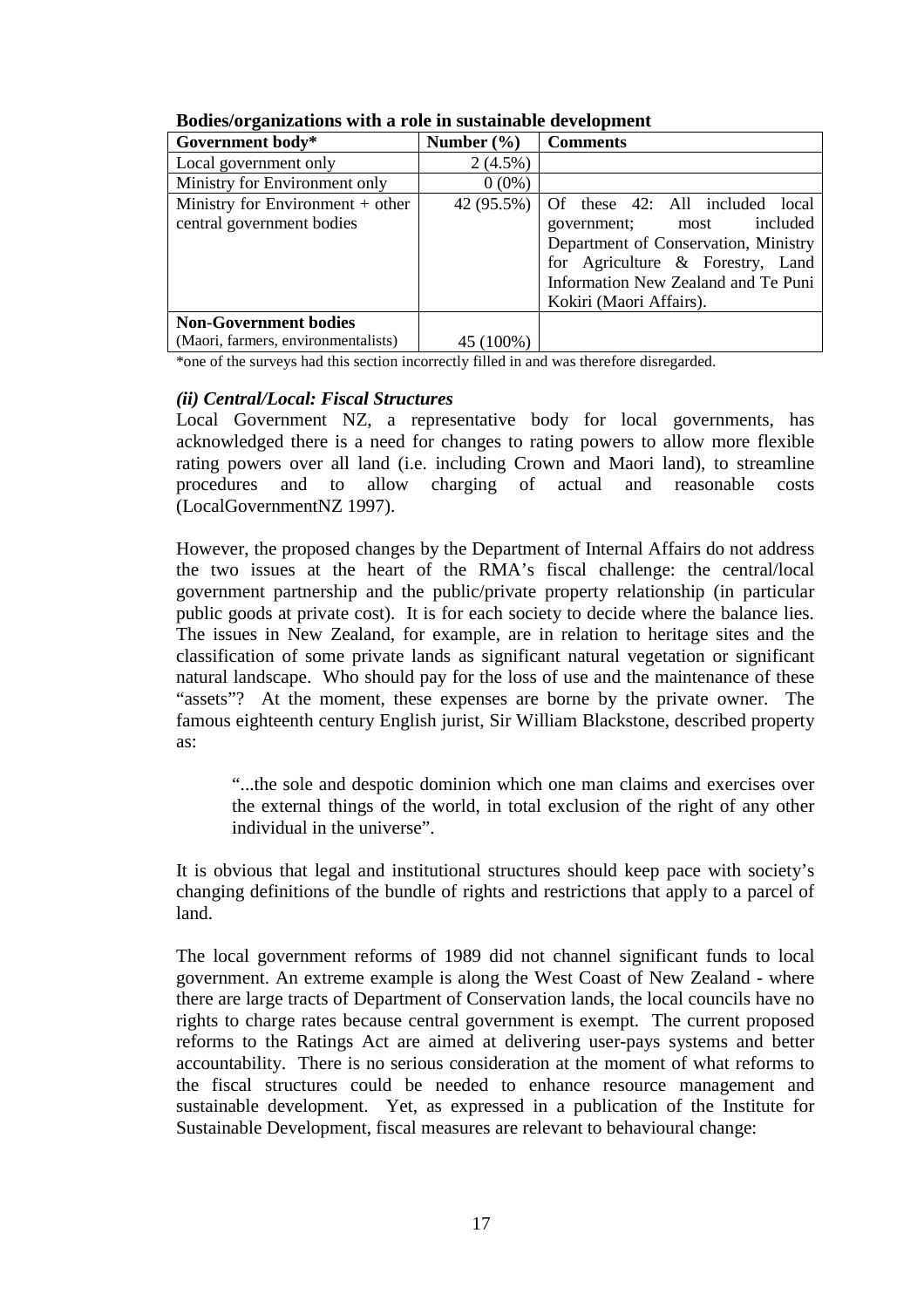"Providing a subsidy or tax allowance for environmentally positive activities creates an incentive for behavioural change. Public expenditure instruments represent an important class of economic instrument." (Gale*, et al.* 1995)

In other words, there needs to be further open debate about this issue and consideration of whether there should be fiscal measures involving public (central) funds to support public goods. "Ecotaxation" is not a new concept (O'Riordan 1997) and is probably worthy of exploration to assist in spreading the financial burden of maintaining public goods.

The challenge for New Zealand is that central government reforms wiped out the previous complex tax structures with the result that the new very simple flat tax regime and GST do not leave much flexibility for application or development of incentives or penalties.

### *(iii) Central Structures*

Quite apart from the important issue of a partnership between central and local governments, is the call for a more integrated style of decision making across central government departments. Frieder's work (Frieder 1997) concluded that there was a need for better leadership from the Ministry for the Environment (MfE) for local government. But the problem of integrated management also requires some integration of fiscal structures and opportunities.

- Although New Zealand does not have a formal Roundtable on Sustainable Development in the style of some other western countries, innovative individuals have formed informal networks across central government bodies to access funding. The "Green Package" for example, was an MfE-led joint effort with Ministry for Agriculture and Forestry (MAF) and DOC. Although it did not proceed according to traditional Treasury procedures, it was able to secure the support of the Prime Minister and thereafter the funding for some inter-departmental work.
- On a less optimistic note, there was a period in the 1990s when the Ministers for the Environment and Treasury had the power to scrutinize all pieces of legislation. The key difference between the two, however, was that Treasury had more resources than MfE to capitalize on those powers. Now, all departments and ministries are required to circulate proposed statutes that may have relevance to others. This is obviously a leap forward, but does not overcome the concerns for more integration at the earlier policy development level.
- There are some ministries who should work together but do not due to lack of resources and/or commitment. For example, the Ministry for Fisheries is not subject to the RMA but has made a commitment to sustainable development. It does not actively coordinate policies with say, MAF and MfE at policy level and does not have the resources to be involved significantly in the development of district or regional plans at local authority level.

In spite of the strong commitments at international forums and at local government level, New Zealand has yet to demonstrate a strong commitment to integrated management at central government level. When one considers that central government has largely chosen to concentrate on policy formulation without direct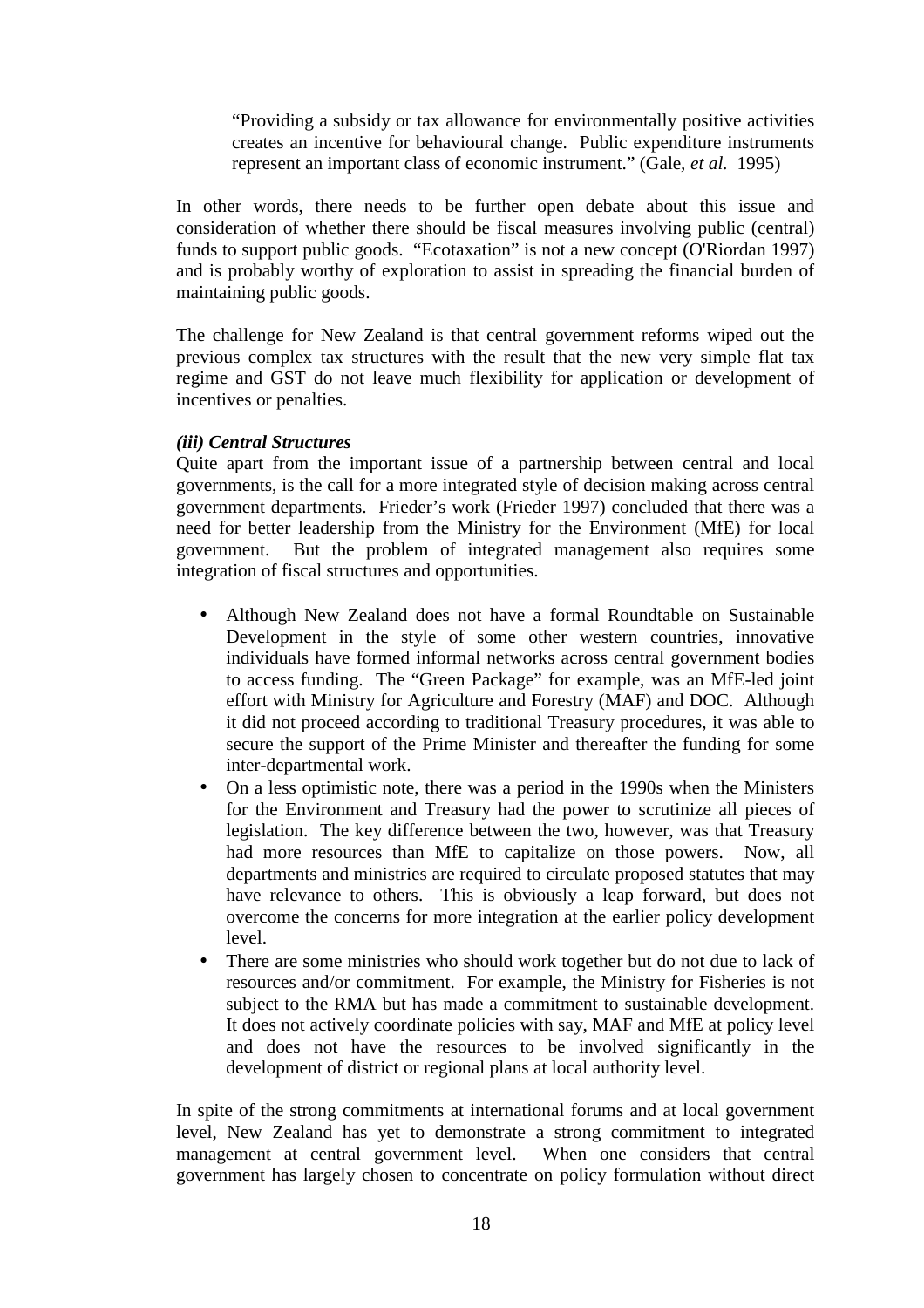responsibility for implementation, there are grounds for concern about the need for greater cooperation and integration.

# **4.7 Technological Framework**

The lack of a level playing field for access to technology (and information) is one of the issues facing the New Zealand people. Whilst a reasonable number of New Zealanders can access computers, the challenge is to make available relevant information and in a user-friendly form. This is a relevant concern because the sustainable development demands complex decision-making based on sophisticated use and analysis of information.

One of the hallmarks of the RMA was the reform (some would say eradication) of planning to re-focus decision-making on the "effects" of activities rather than detailed control of the activities themselves. Thus, anyone making a decision about use of a resource will need to consider the effects it will have on all aspects of the environment rather than whether its activity falls within a detailed list prepared by the local authority's planners (CCLC 1998).

The RMA's effects-based planning philosophy has revolutionized land-use management and administration. Prescriptive regulation is replaced by parameters of "adverse effects" within which creativity may flourish. However, this effects-based approach is very "science-hungry". It has created the necessity to employ a wider range of experts on issues such as air quality, noise, light effect and landscape. For example, where plans may once have specified that no petrol stations or factories could be established in residential areas, now the decision would be based on consideration of a range of effects such as glare, traffic volume, odor, noise etc – obviously much harder to picture. Application for leave to carry out some form of development is called a resource consent. Quite apart from the burden on local authorities and resource consent applicants, is the question of the community's ability to effectively respond and participate in the consultative process for district/regional plans.

In other words, the introductory phase of effects-based planning has created challenges at every stage, from the development of district plans to community consultation to resource consent processes to performance indicators.

The Organization for Economic Cooperation and Development (OECD) 1996 Environmental Performance Review of New Zealand placed inadequate data at the top of the list of barriers to RMA implementation (OECD 1996). As at the time of Ting's field research in July 1999, performance indicators were being developed at different rates (and standards) by local authorities and the Ministry for the Environment's work in the area was still in progress.

The OECD's 1996 report also found that "local authorities cannot yet fully implement the effects-based regulation called for by the RMA. This is in part due to a lack of data and understanding of the ambient environment by both local officials and the private sector" (OECD 1996).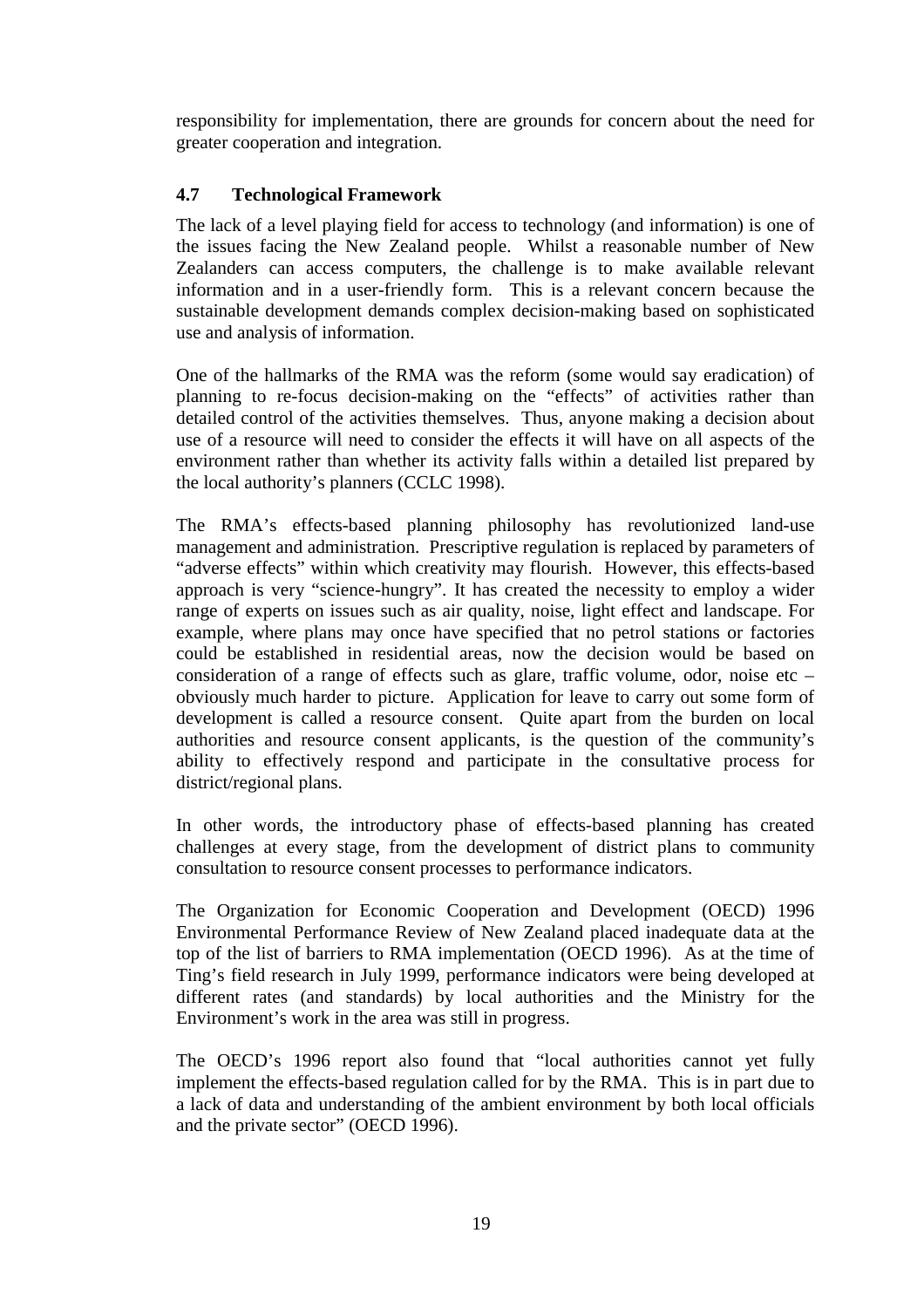Knowledge and use of spatial technologies such as geographic information systems (GIS) vary considerably. There is a need for a central index of all available GIS data that will also be publicly accessible – perhaps through the WWW. For example, costly battles since 1991 between environmentalists, farmers and local councils regarding the existence and preservation of indigenous vegetation could have been avoided had there been reliable data on New Zealand's vegetation. That information was made available in 1999 by a joint project of MAF and DOC. There is obviously a strong argument for a spatial data infrastructure in New Zealand that is more accessible.

One relevant good news item has been the decision to develop a much larger scale digital cadastral database that will be available at centimeter accuracy. Accessibility would still be an important consideration.

Attention needs to be paid not only to the data, but the education of council staff and ultimately the community, about how to find and use the data. Integral to the vision for community participation must be the issues of access to information for decisionmaking.

Access means not only that data be made available, but that users understand the limitations and applicability of the data. Examples include the unresolved matter of layering data accurately, and also understanding that the accuracy required really depends on the use intended. Also, there are the unresolved legal implications of access and privacy that exist internationally.

# **5. CONCLUSION**

This paper sets the scene for the next paper in this two-part series which will look at the need for a vision based on a more integrated approach and the issues in reengineering current land administration and cadastral systems to better meet the needs of the next millennium.

The humankind-land relationship is a dynamic one. Forces that drive the dynamism vary from era to era. In essence, the dynamism redefines the bundle of rights, restrictions and responsibilities in relation to land. Major evolutionary changes in turn demand reforms to the land administration infrastructure, whether legal, institutional, political/economic or (in modern times) technological.

The current era of change boasts some global drivers that may be summarized as sustainable development, globalisation, micro-economic reform and information technology revolution. They are not necessarily mutually exclusive. They all exist within a framework of legal, political, economic and technological frameworks, whether at the local, national or international levels.

Whilst it may be possible for attention to be focused on one of the frameworks, the others must also eventually be addressed for genuine changes to take place.

The New Zealand case study offers some useful lessons. Firstly, legislative change through an instrument like the RMA is a useful focal point and usually demonstrates political change but must be accompanied by wider institutional, fiscal and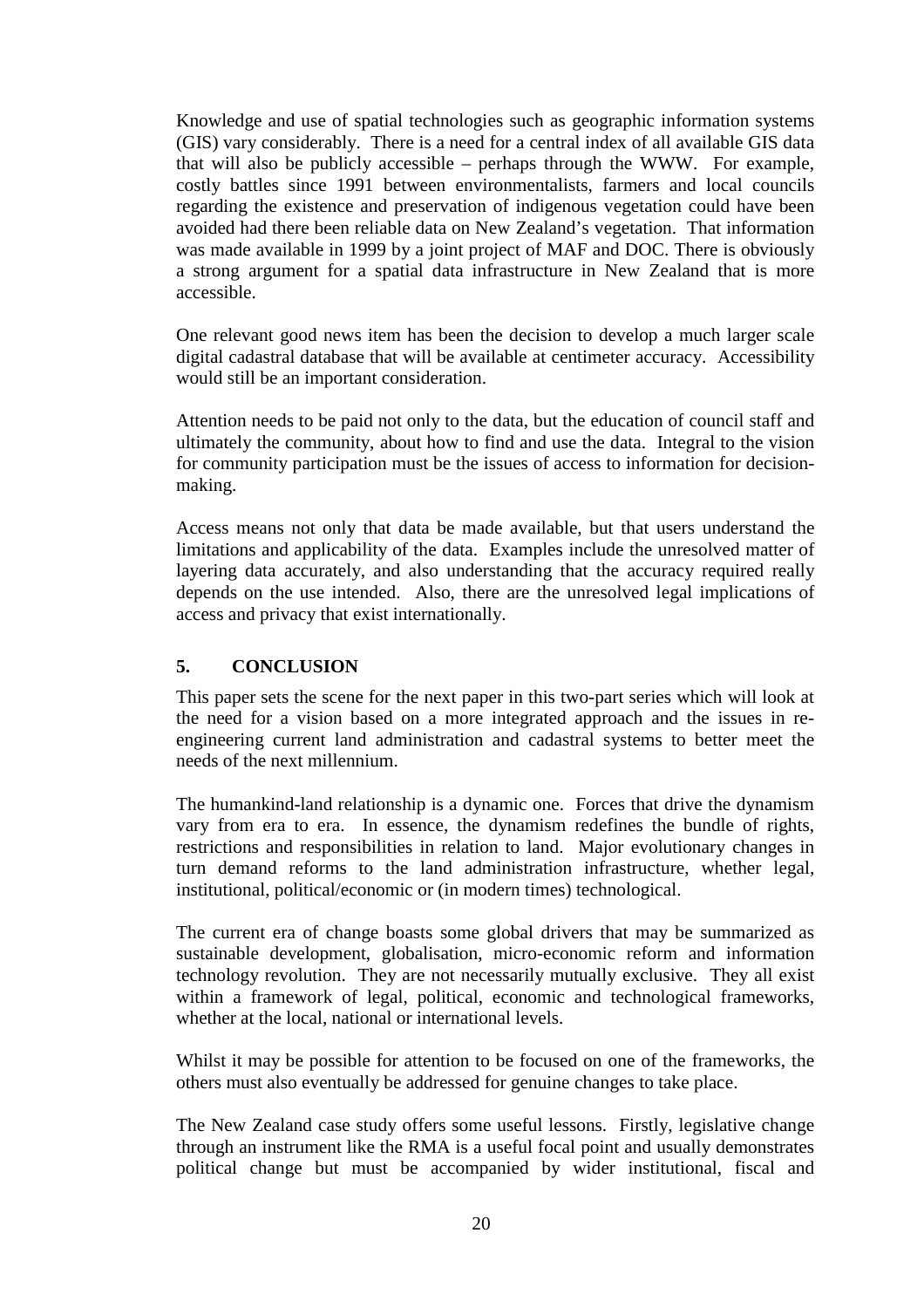information technology infrastructure to give adequate expression to society's evolving needs and desires for sustainable development.

Secondly, increased local government responsibility for the environment is in line with Agenda 21 recommendations but must be accompanied by appropriate fiscal and human resource structures. Thirdly, central government still has a weighty responsibility to coordinate and monitor. Fourthly, the changing bundle of rights, restrictions and responsibilities in land need to be articulated clearly and early enough to facilitate wide debate about the key issues of re-defining "public" and "private" rights and especially the maintenance of public "goods" at private expense.

The RMA had the mixed fortune of being introduced soon after institutional reforms of government driven by a new political/economic philosophy, but the process of reform and/or integration the other frameworks is clearly still underway and cannot be ignored if effective change is to take place. Furthermore, the delegation and/or devolution of powers from central to local government (or private sector) were driven by a fiscal crisis, resulting in a lack of support from central government, even on policy lines, which was supposed to be central government's core business. There was also lack of support to facilitate greater participation from the public – the responsibility fell squarely on local government shoulders, and local governments varied in their ability and resources to manage the processes.

The prevailing political ideology leaves little room for flexibility in the fiscal structures, whether it is a matter of channeling funds to local government, or allocating central funds for "public goods" or even applying for funds across central government bodies. In spite of the radical amalgamations of 1989, New Zealand is a nation of 3.8 million people with 84 district/regional plans based on the RMA. Each plan took three to five years to prepare and at considerable cost, ranging from fifty thousand to several million dollars to produce. This "patchwork quilt" may well be the necessary first step to initiate further debate to determine:

- what common vision may be gleaned at a national level as to how "green" New Zealand should be – and this is meant in a physical sense (e.g. should it look as it did pre-Maori, pre-European etc?) as well as in the sense of the focus of the other implementing infrastructures;
- what level and style of central guidance may be necessary i.e. central/local partnership;
- what coordination is necessary across New Zealand's community, private sector and government, to achieve the concrete details of that common vision.

Fifthly, until science and technology catch up sufficiently to support performance monitoring, complex decision-making and community participation, sustainable development may remain a distant utopia. An important final point from the overview of New Zealand is that the objections raised were very rarely against the RMA itself, but rather in the context of the local authorities' implementation processes.

While New Zealand may have some way to go before it has resolved all the tensions and conflicting demands created by the institutional, legal, political, economic and technological frameworks, it is an excellent example of a country with commitment to develop a land administration system which will support sustainable development.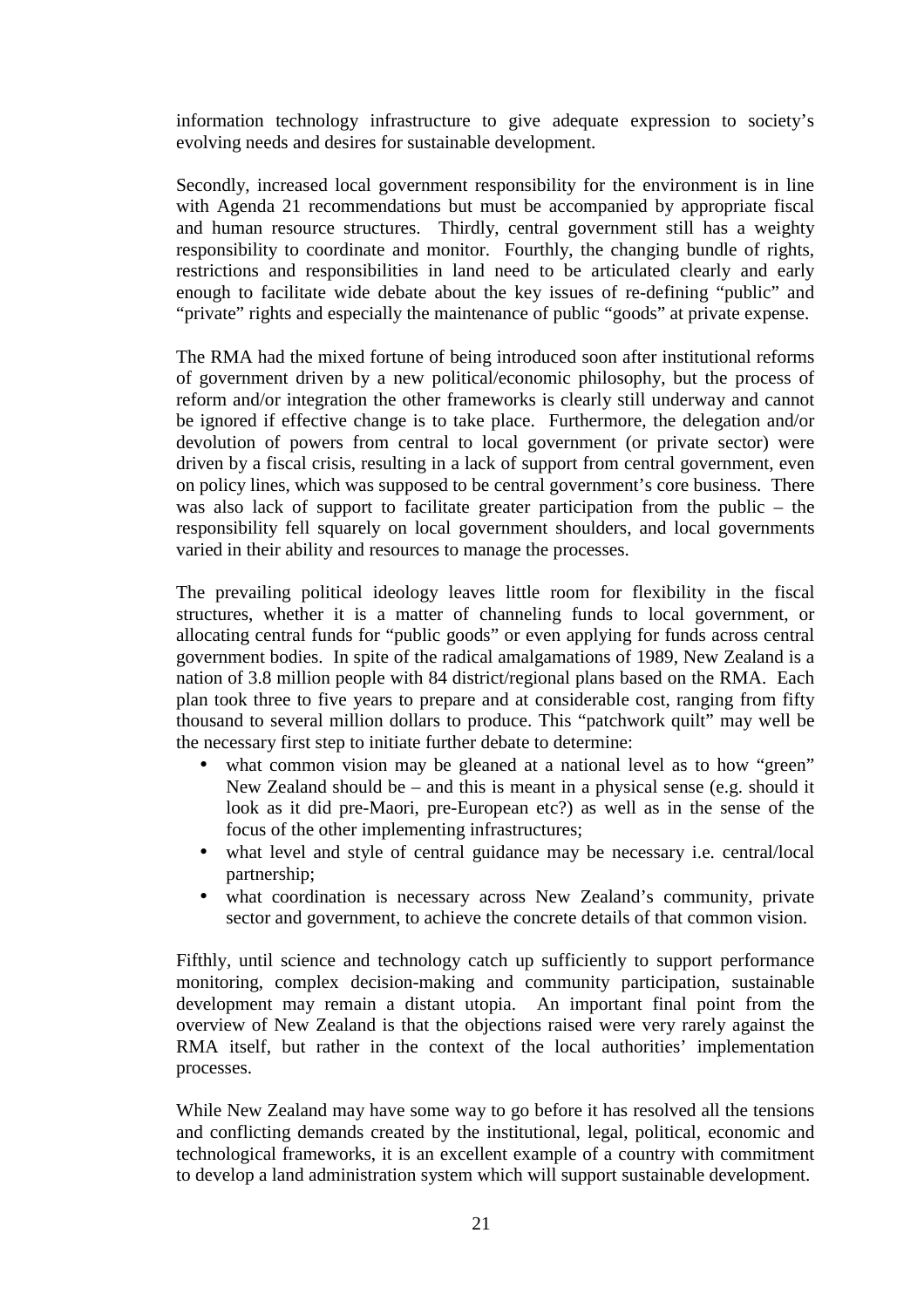This paper has endeavored to show that the humankind-land relationship is dynamic, and then illustrated how current global drivers, particularly sustainable development, are changing the way land is managed and administered, with reference to a case study country. Together with the second paper on "Land Administration and Cadastral Trends: A Framework for Re-Engineering", it has endeavoured to contribute some useful substance and practical meaning to the popular rhetoric about a "holistic approach" to sustainable development.

#### **ACKNOWLEDGEMENTS**

The authors gratefully acknowledge the support of Land Victoria (LV) of the Victorian Government, the Land Information Centre (LIC) of the New South Wales Government, the Australian Surveying and Land Information Group (AUSLIG) of the Commonwealth Government and the Australian Research Council (ARC) (Grants C19700324 and C49930403) in supporting the research mentioned in the paper. The authors also acknowledge the assistance provided by their research colleagues Dr Francisco Escobar, Dr Tai On Chan, Wolfgang Effenberg, Malcolm Park, Abbas Rajabifard, Paul Harcombe, Clare Brazenor, Serryn Eagleson and Sam Majid (http://www.geom.unimelb.edu.au/research/SDI\_research/) at the Department of Geomatics, the University of Melbourne in the preparation of the paper. Thanks also to Lillian Cheung for proof-reading. However, the views expressed in the paper are those of the authors and do not necessarily reflect the views of LV, LIC, AUSLIG or ARC.

#### **REFERENCES AND SELECTED BIBLIOGRAPHY**

Asher, G. and Naulls, D., (1987) *Maori Land* (Wellington, NZ: New Zealand Planning Council).

Bereano, P., (1995) *Commentary on 'The Magna Carta for the Information Age'.*Progress and Freedom Foundation. <http://www.feedmag.com/95.05ber4.html>.

Boston, J., Martin, J., Pallot, J., and Walsh, P., (1998) *Public Management: The New Zealand Model* (Auckland: Oxford University Press).

Braun, E., (1984) *Wayward Technology* (London, UK: Frances Pinter).

CCLC, (1998) *Resource Management Act 1991: Plans and Policy Statements* (Christchurch, NZ: Christchurch Community Law Centre).

Courtney, J. M., (1983) Intervention through Land Use Regulation. In *Urban Land Policy: Issues and Opportunities,* edited by H. B. Dunkerley. (Washington D.C.: Oxford University Press), 153-170.

Davies, W. and Fouracre, P., (1995) *Property and Power in the Early Middle Ages* (Cambridge, Great Britain: Cambridge University Press).

Environment, M. f. t., (1998) *Report of the Minister for the Environment's Reference Group,* Minster for the Environment, No. 52331 WGN.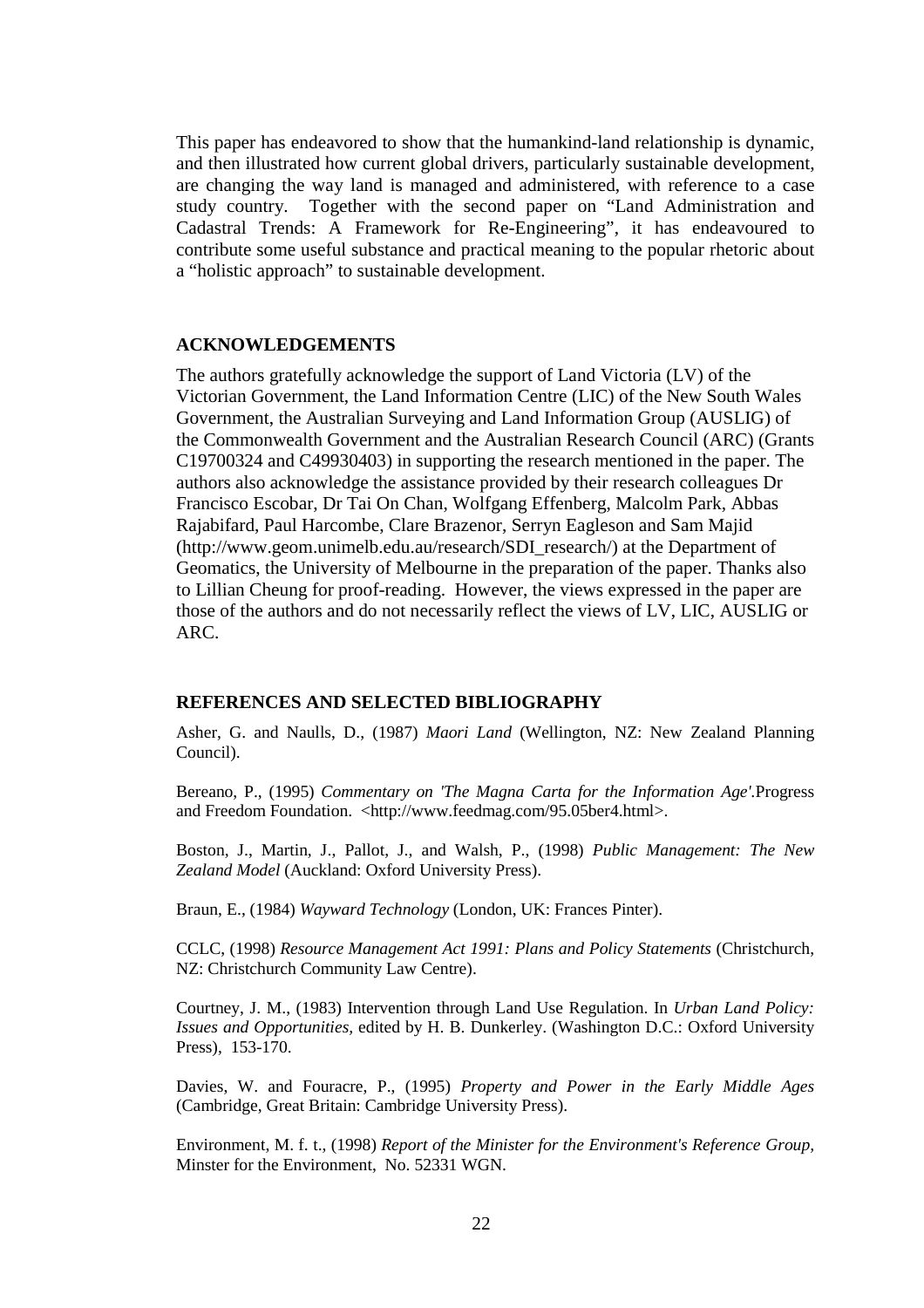Environment, N. M. f. t., (1994) *Taking up the Challenge of Agenda 21: A Guide for Local Government,* Ministry for the Environment and NZ Local Government Association Inc, No. EuropeanParliament, (1999) *Political Parties.* <http://www.europarl.eu.int/groups/en/default.htm>.

Frieder, J. (1997). *Approaching Sustainability: Integrated Environmental Management and New Zealand's Resource Management Act*. Wellington, NZ, Ian Axford NZ Fellowship in Public Policy. 73.

Gale, R., Barg, S., and Gillies, A., (1995) *Green Budget Reform: An international casebook of leading practices.* (London: Earthscan Publications).

Gray, J., (1993) *Beyond the New Right: Markets, Government and the Common Environment* (London: Routledge).

Heater, D., (1990) *Citizenship: The Civic Ideal in World History, Politics and Education* (London, UK: Longman).

Henssen, J. L. G., (1975) Cadastres, including some aspects of assessment of real property. *The Canadian Surveyor,* **xxix**, 1.

Horner, T., (1990) Local Government Reform: Links to Public Sector Reform. *Public Sector,* **12**(3), 3-9.

Johnson, H. J., (1991) *Dispelling the Myth of Globalisation* (New York: Praeger).

Larsson, G., (1996) *Land Registration and Cadastral Systems* (Essex, UK: Addison Wesley Longman).

LocalGovernmentNZ, (1997) *Review of the Rating Powers Act* (Wellington: Local Government New Zealand).

Luff, D., (1998) Inquiry told of privacy threat. *Herald Sun*, 6 July 1998, 15.

Manville, P. B., (1990) *The Origins of Citizenship in Ancient Athens* (Princeton, New Jersey, USA: Princeton University Press).

Memon, P. A. and Gleeson, B. J., (1995) Towards a new planning paradigm? Reflections on New Zealand's Resource Management Act. *Planning and Design,* **22**, 109-124.

Miller, M., (1991) *Debt and the Environment* (New York: United Nations Publications).

NRC, (1983) *Procedures and Standards for a Multi-Purpose Cadastre* (Washington D.C., USA: National Academy Press).

NZGovernment, (1997) *New Zealand Country Profile: Review of progress made since the UN Conference on Environment and Development, 1992*

OECD, (1996) *New Zealand, Environmental Performance Reviews* (Paris: O'Riordan, T., (1997) *Ecotaxation* (London: Earthscan Publications).

Palmer, G. (1999). *The Resource Management Act - Has it achieved the intention of its creators?"*. Resource Management Conference. Wellington, NZ